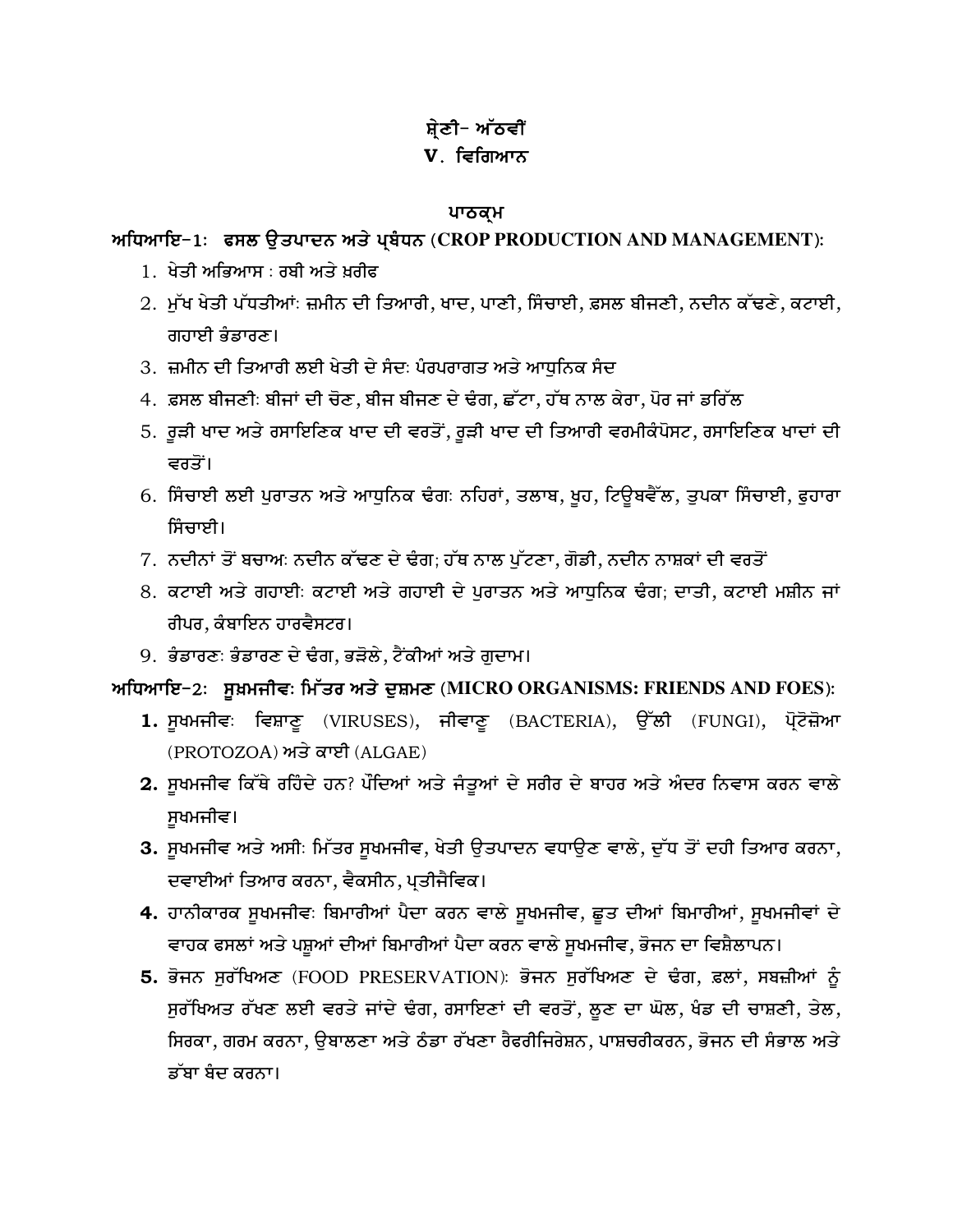- 6. ਨਾਈਟਰੋਜਨ ਸਥਿਰੀਕਰਣ (NITROGEN FIXATION): ਹਵਾ ਦੀ ਨਾਈਟਰੋਜਨ ਨੂੰ ਯੌਗਿਕ ਭਾਵ ਨਾਈਟ੍ਰੇਟ ਅਤੇ ਨਾਈਟ੍ਰਾਈਟ ਵਿੱਚ ਬਦਲਣ ਵਾਲੇ ਸੁਖਮਜੀਵ ਅਤੇ ਫੈਕਟਰੀਆਂ ਵਿੱਚ ਨਾਈਟਰੋਜਨ ਖਾਦਾਂ ਤਿਆਰ ਕਰਨਾ।
- 7. ਨਾਈਟਰੋਜਨ ਚੱਕਰ (NITROGEN CYCLE): ਹਵਾ ਵਿਚਲੀ ਨਾਈਟਰੋਜਨ ਦਾ ਯੌਗਿਕਾਂ ਵਿੱਚ ਬਦਲ ਕੇ ਸਜੀਵਾਂ ਦੇ ਸ਼ਰੀਰ ਵਿੱਚ ਜਾਣਾ ਅਤੇ ਸਜੀਵਾਂ ਦੀ ਮੌਤ ਜਾਂ ਉਨ੍ਹਾਂ ਦੇ ਮਲਤਿਆਗ ਉਪਰੰਤ ਇਨ੍ਹਾਂ ਯੌਗਿਕਾਂ ਦਾ ਟੁੱਟ ਕੇ ਨਾਈਟਰੋਜਨ ਨੂੰ ਮੁੜ ਹਵਾ ਵਿੱਚ ਭੇਜਣਾ।

# ਅਧਿਆਇ-3: ਬਨਾਵਟੀ ਰੇਸ਼ੇ ਅਤੇ ਪਲਾਸਟਿਕ (SYNTHETIC FIBRES AND PLASTICS):

- 1. ਬਨਾਵਟੀ ਰੇਸ਼ੇ ਕੀ ਹਨ? (WHAT ARE SYNTHETIC FIBERS?) ਕੁਦਰਤ ਵਿੱਚ ਪਾਏ ਜਾਂਦੇ ਅਤੇ ਮਨੁੱਖ ਦੁਆਰਾ ਤਿਆਰ ਕੀਤੇ ਜਾਂਦੇ ਬਹੁਲਕ।
- 2. ਬਨਾਵਟੀ ਰੇਸ਼ਿਆਂ ਦੀਆਂ ਕਿਸਮਾਂ ਬਨਾਵਟੀ ਰੇਸ਼ਮ ਜਾਂ ਰਿਆਨ (TYPES OF SYNTHETIC FIBERS), ਨਾਈਲੋਨ, ਪੋਲੀਐਸਟਰ ਅਤੇ ਐਕਰੀਲਿਕ ਅਤੇ ਉਨ੍ਹਾਂ ਦੇ ਉਤਪਾਦ।
- 3. ਬਨਾਵਟੀ ਰੇਸ਼ਿਆਂ ਦੇ ਗੁਣ (CHARACTERSTICS OF SYNTHETIC FIBERS): ਸੁੰਦਰ, ਟਿਕਾਊ, ਪਾਣੀ ਰੋਧਕ ਅਤੇ ਰਸਾਇਣਿਕ ਰੋਧਕ ਗਣ।
- 4. ਪਲਾਸਟਿਕ (PLASTIC): ਪਲਾਸਟਿਕ ਅਤੇ ਪੋਲੀਥੀਨ ਤੋਂ ਤਿਆਰ ੳਤਪਾਦ, ਥਰਮੋਪਲਾਸਟਿਕ ਅਤੇ ਥਰਮੋਸੈਟ ਪਲਾਸਟਿਕ।
- 5. ਪਲਾਸਟਿਕ ਇੱਕ ਚੋਣਵੇਂ ਪਦਾਰਥ ਦੇ ਰੂਪ ਵਿੱਚ (PLASTIC AS MATERIAL OF CHOICE): ਵੱਖ-ਵੱਖ ਤਰ੍ਹਾਂ ਦੇ ਭੰਡਾਰਣ ਲਈ ਪਲਾਸਟਿਕ ਦੀ ਵਰਤੋਂ: ਪਲਾਸਟਿਕ ਦਾ ਹਵਾ, ਪਾਣੀ ਅਤੇ ਰਸਾਇਣਾਂ ਪ੍ਰਤੀ ਕਿਰਿਆ ਨਾ ਕਰਨ ਦਾ ਗੁਣ, ਹਲਕਾ ਮਜ਼ਬੂਤ ਅਤੇ ਟਿਕਾਉਪਨ, ਪਲਾਸਟਿਕ ਦਾ ਬਿਜਲੀ ਰੋਧਕ ਗੁਣ।
- 6. ਪਲਾਸਟਿਕ ਅਤੇ ਵਾਤਾਵਰਣ (PLASTIC AND ENVIRONMENT): ਕਦਰਤੀ ਉਤਪਾਦਾਂ ਦੇ ਜੈਵ-ਵਿਘਟਿਤ (NON-BIODEGRADABLE) ਗੁਣ ਕਾਰਣ ਹੁੰਦਾ ਵਾਤਾਵਰਣ ਦਾ ਪਦੂਸ਼ਣ: ਵਾਤਾਵਰਣ ਦੇ ਪ੍ਰਦੂਸ਼ਣ ਨੂੰ ਘਟਾਉਣ ਲਈ 4-R ਭਾਵ ਘੱਟ ਵਰਤੋਂ (REDUCE), ਮੁੜ ਵਰਤੋਂ (REUSE), ਪਨਰੳਤਪਾਦਨ (RECYCLE) ਅਤੇ ਮਰੰਮਤ (RECOVER/REPAIR) ਦਾ ਸਿਧਾਂਤ।

ਅਧਿਆਇ-4: ਪਦਾਰਥ: ਧਾਤਾਂ ਅਤੇ ਅਧਾਤਾਂ (MATERIALS: METALS AND NON-METALS):

- 1. ਧਾਤਾਂ ਅਤੇ ਅਧਾਤਾਂ ਦੇ ਭੌਤਿਕ ਗਣ (PHYSICAL PROPERTIES OF METALS AND NON-METALS): ਠੋਸ, ਤਰਲ ਅਤੇ ਗੈਸ, ਭੌਤਿਕ ਅਵਸਥਾ, ਤੱਤਾਂ ਦਾ ਧਾਤਾਂ ਅਤੇ ਅਧਾਤਾਂ ਵਿੱਚ ਵਰਗੀਕਰਨ, ਘਣਤਾ, ਕਠੋਰਤਾ, ਲਚੀਲਾਪਨ, ਖਿੱਚਣਯੋਗਤਾ, ਕੁਟੀਣਯੋਗਤਾ, ਗੁੰਜਣਯੋਗਤਾ, ਬਿਜਲੀ ਚਾਲਕਤਾ ਅਤੇ ਕੁਚਾਲਤਾ ਵਰਗੇ ਗੁਣ।
- 2. ਧਾਤਾਂ ਅਤੇ ਅਧਾਤਾਂ ਦੇ ਰਸਾਇਣਿਕ ਗਣ (CHEMICAL PROPERTIES OF METALS AND NON-METALS): ਆਕਸੀਜਨ ਨਾਲ ਕਿਰਿਆ, ਜੰਗ ਲੱਗਣਾ ਅਤੇ ਖੋਰਣ, ਧਾਤਾਂ ਅਤੇ ਅਧਾਤਾਂ ਦੀ ਪਾਣੀ ਨਾਲ ਕਿਰਿਆ, ਤੇਜ਼ਾਬਾਂ ਅਤੇ ਖਾਰਾਂ ਨਾਲ ਕਿਰਿਆ, ਘੱਟ ਅਤੇ ਵੱਧ ਕਿਰਿਆਸ਼ੀਲ ਧਾਤਾਂ ਅਤੇ ਪ੍ਰਤੀਸਥਾਪਨ ਕਿਰਿਆ।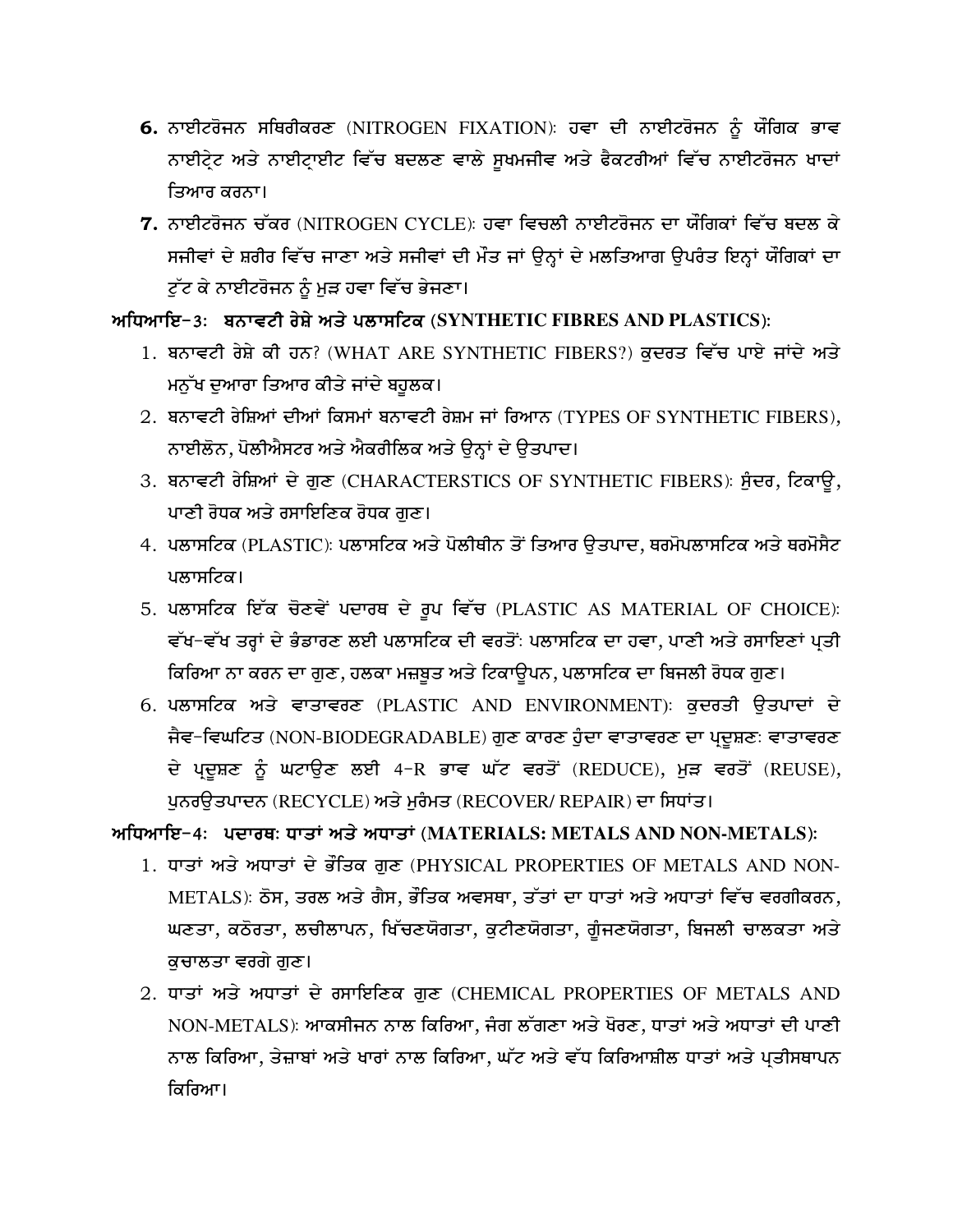3. ਧਾਤਾਂ ਅਤੇ ਅਧਾਤਾਂ ਦੇ ਉਪਯੋਗ (USES OF METALS AND NON-METALS): ਹਵਾ ਦੀਆਂ ਗੈਸਾਂ ਵਿੱਚੋਂ ਆਕਸੀਜਨ, ਨਾਈਟਰੋਜਨ, ਕਾਰਬਨ ਡਾਈਆਕਸਾਇਡ ਅਤੇ ਅਕਿਰਿਆਸ਼ੀਲ ਗੈਸਾਂ ਦੀ ਵਰਤੋਂ, ਖੇਤੀ ਲਈ ਰਸਾਇਣਿਕ ਖਾਦਾਂ ਤਿਆਰ ਕਰਨ ਲਈ ਅਧਾਤਾਂ ਦੀ ਵਰਤੋਂ, ਦਵਾਈਆਂ ਵੱਜੋਂ ਵਰਤੋਂ, ਧਾਤਾਂ ਦਾ ਹਰ ਤਰ੍ਹਾਂ ਦੇ ਨਿਰਮਾਣ (ਭਵਨ ਨਿਰਮਾਣ, ੳਦਯੋਗ, ਰੇਲਵੇ) ਵਿੱਚ ਵਰਤੋਂ, ਧਾਤਵੀਂ ਯੋਗਿਕਾਂ ਦੇ ੳਪਯੋਗ।

#### ਅਧਿਆਇ-5: ਕੋਲਾ ਅਤੇ ਪੈਟਰੋਲੀਅਮ (COAL AND PETROLEUM)

ਉਰਜਾ ਸਰੋਤ: ਖਤਮ ਹੋਣ ਵਾਲੇ ਅਤੇ ਮੁੜ-ਉਤਪਾਦਨ ਵਾਲੇ ਪਥਰਾਟ ਬਾਲਣ:

- 1. ਕੋਲਾ (COAL): ਧਰਤੀ ਹੇਠਾਂ ਕੋਲੇ ਦਾ ਨਿਰਮਾਣ, ਵੱਖ-ਵੱਖ ਤਰ੍ਹਾਂ ਦਾ ਕੋਲਾ, ਕੋਲੇ ਦੇ ਭੰਜਕ, ਕਸ਼ੀਦਨ ਤੋਂ ਤਿਆਰ ਉਤਪਾਦ, ਕੋਕ, ਕੋਲ ਗੈਸ।
- 2. ਪੈਟਰੋਲਿਅਮ (PETROLEUM): ਪੈਟਰੋਲਿਅਮ ਦਾ ਧਰਤੀ ਹੇਠਾਂ ਨਿਰਮਾਣ, ਇਸ ਦੇ ਭੰਡਾਰ, ਪੈਟਰੋਲਿਅਮ ਗੈਸ, ਧਰਤੀ ਹੇਠੋਂ ਪੈਟਰੋਲਿਅਮ ਕੱਢਣਾ ਉਸਦਾ ਕਸ਼ੀਦਣ ਕਰਕੇ ਵੱਖ-ਵੱਖ ਅੰਸ਼ ਤਿਆਰ ਕਰਨਾ ਤੇ ਉਨ੍ਹਾਂ ਦੀ ਵਰਤੋਂ।
- 3. ਕੁਦਰਤੀ ਗੈਸ (NATURAL GAS): ਕੁਦਰਤੀ ਗੈਸ ਦੀ ਨਪੀੜਤ ਕੁਦਰਤੀ ਗੈਸ (CNG) ਵਜੋਂ ਵਰਤੋਂ।
- 4. ਕੁਝ ਕੁਦਰਤੀ ਸਰੋਤ ਸੀਮਿਤ ਹੁੰਦੇ ਹਨ (SOME NATURAL RESOURCES ARE LIMITED)। ਕੋਲਾ, ਪੈਟਰੋਲਿਅਮ ਵਰਗੇ ਸੀਮਿਤ ਉਰਜਾ ਸਰੋਤਾਂ ਦੀ ਸੈਜਮ ਨਾਲ ਵਰਤੋਂ ਕਰਨੀ ਅਤੇ ਸੁਰਜੀ ਉਰਜਾ ਤੇ ਨਿਰਭਰ ਹੋਣਾ।

#### ਅਧਿਆਇ -6: ਜਲਣਾ ਅਤੇ ਲਾਟ (Combustion and Flame)

- 1. ਜਲਣਾ ਕੀ ਹੈ? (WHAT IS COMBUSTION?): ਜਲਣ ਕਿਰਿਆ, ਬਾਲਣ ਅਤੇ ਜਲਣ ਕਿਰਿਆ ਲਈ ਜ਼ਰੂਰੀ ਸ਼ਰਤਾਂ, ਬਲਣ ਤਾਪਮਾਨ ਅਤੇ ਜਲਣ ਸਹਾਇਕ। ਜਲਦੇ ਵਿਅਕਤੀ ਦਾ ਬਚਾਅ ਅਤੇ ਨਾ ਜਲਣ ਵਾਲੇ ਪਦਾਰਥ।
- 2. ਅਸੀਂ ਅੱਗ ਕਿਵੇਂ ਬਝਾਂੳਦੇ ਹਾਂ? (HOW DO WE CONTROL FIRE?): ਬਲਣ ਲਈ ਸ਼ਰਤਾਂ ਅਤੇ ਅੱਗ ਬੁਝਾਣੀ ਅਗਨੀਸ਼ਾਮਕ ਯੰਤਰ ਦੀ ਰਚਨਾ ਅਤੇ ਵਰਤੋਂ
- 3. ਬਲਣ ਦੀਆਂ ਕਿਸਮਾਂ (TYPES OF COMBUSTION?): ਅਚਾਨਕ ਬਲਣਾ, ਤੇਜ਼ ਬਲਣਾ ਅਤੇ ਧਮਾਕਾਖੇਜ਼ ਬਲਣਾ।
- 4. ਲਾਟਾਂ (FLAMES): ਅੱਗ, ਚਿਮਨੀ, ਮੋਮਬੱਤੀ ਅਤੇ ਮਸ਼ਾਲ ਦੀ ਲਾਟ।
- 5. ਲਾਟ ਦੀ ਰਚਨਾ (STRUCTURE OF A FLAME): ਲਾਟ ਦੇ ਖੇਤਰਾਂ ਦੀ ਰਚਨਾ ਅਤੇ ਤਾਪਮਾਨ
- 6. ਬਾਲਣ ਕੀ ਹੈ? (WHAT IS FUEL?): ਵੱਖ-ਵੱਖ ਕਿਸਮਾਂ ਦੇ ਬਾਲਣ।
- 7. ਜਲਣ ਯੋਗਤਾ (FUEL EFFICIENCY?): ਵੱਖ-ਵੱਖ ਬਾਲਣਾਂ ਦੀ ਪਤੀਗਰਾਮ ਜਲਣਯੋਗਤਾ, ਜਲਣ ੳਤਪਾਦ, ੳਹਨਾਂ ਦਾ ਵਾਤਾਵਰਣ ਤੇ ਪਭਾਵ ਵੈਸ਼ਵਿਕ ਤਾਪਨ, ਤੇਜ਼ਾਬੀ ਵਰਖਾ।

# ਅਧਿਆਇ −7: ਪੌਦਿਆਂ ਅਤੇ ਜੰਤੂਆਂ ਦੀ ਸੰਭਾਲ ( Conservation of Plants and Animals)

1. ਜੰਗਲਾਂ ਦੀ ਕਟਾਈ ਅਤੇ ਇਸਦੇ ਕਾਰਣ (DEFORESTATION AND ITS CAUSES): ਜੰਗਲਾਂ ਦੀ ਕਟਾਈ ਅਤੇ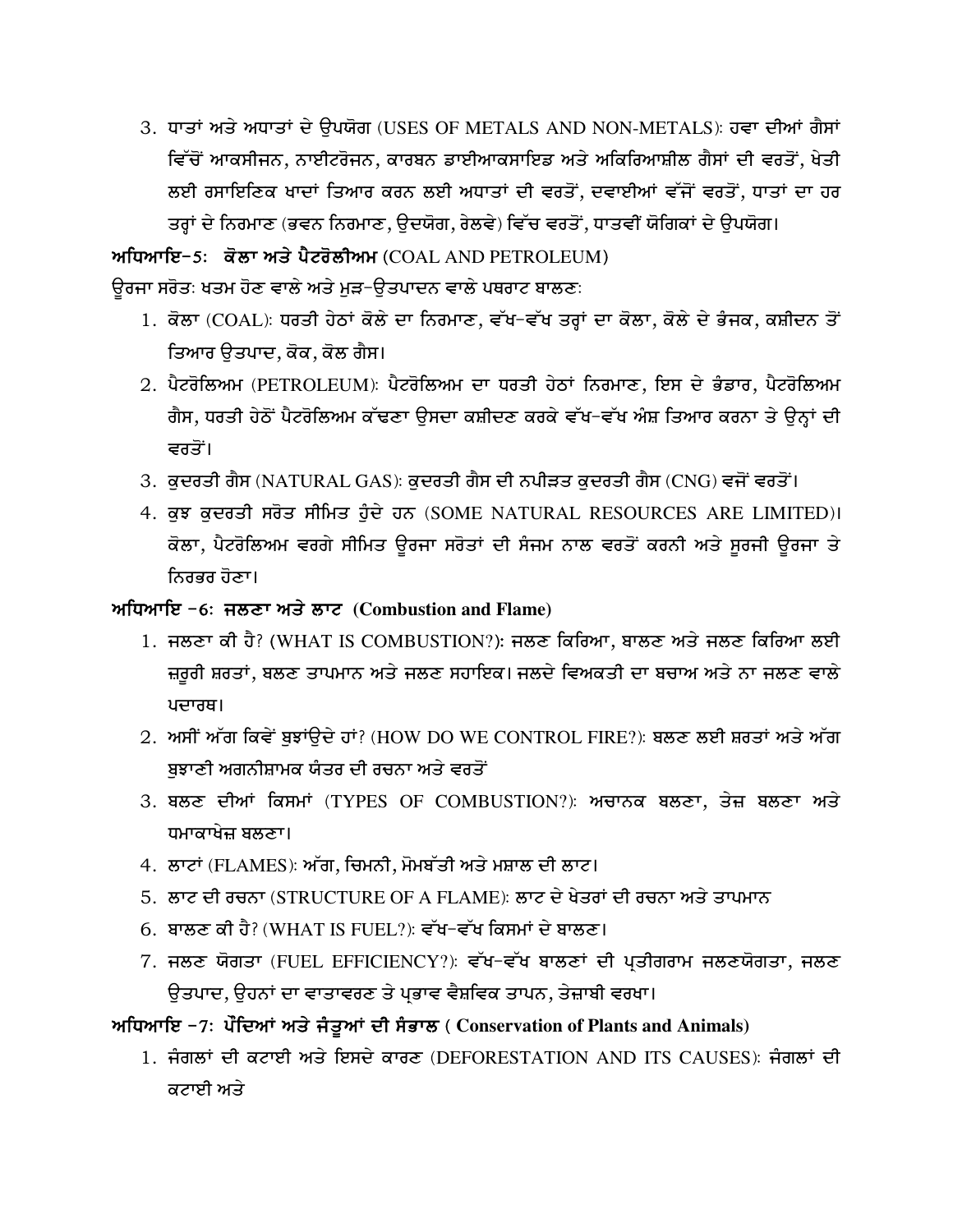ਇਸਦੇ ਕਾਰਣ। ਖੇਤੀ, ਉਦਯੋਗਾਂ, ਸੜਕਾਂ ਦੇ ਨਿਰਮਾਣ ਲਈ ਜੰਗਲ ਸਾਫ ਕਰਨਾ।

- 2. ਜੰਗਲਾਂ ਦੀ ਕਟਾਈ ਦੇ ਪ੍ਰਭਾਵ (CONSEQUENCES OF DEFORESTATION): ਕੁਦਰਤ ਵਿੱਚ ਅਸੰਤੂਲਨ ਸੋਕਾ, ਰੇਗਿਸਤਾਨ ਬਣਨੇ, ਹੜ੍ਹਾਂ ਨਾਲ ਭੌਂ ਖੋਰ, ਕਾਰਬਨ ਡਾਈਆਕਸਾਈਡ ਦੇ ਵਾਧੇ ਨਾਲ ਹਰਾ ਗਹਿ ਪਭਾਵ ਤੇ ਵਿਸ਼ਵਤਾਪਨ।
- 3. ਜੰਗਲਾਂ ਅਤੇ ਜੰਗਲੀ ਜੀਵਾਂ ਦੀ ਸੰਭਾਲ (CONSERVATION OF FORESTS AND WILD LIFE): ਸੁਰੱਖਿਅਤ ਖੇਤਰ, ਜੰਗਲੀ ਜੀਵ ਰੱਖਾਂ, ਰਾਸ਼ਟਰੀ ਪਾਰਕ ਅਤੇ ਜੈਵਮੰਡਲ ਸੁਰੱਖਿਅਤ ਖੇਤਰ।
- 4. ਸੁਰੱਖਿਅਤ ਜੈਵਮੰਡਲ (BIOSPEHERE RESERVE): ਸੁਰੱਖਿਅਤ ਜੈਵਮੰਡਲਾਂ ਰਾਹੀਂ ਜੈਵਿਕ ਵਿਭਿੰਨਤਾ ਦੀ ਸੰਭਾਲ।
- 5. ਪੌਦੇ ਅਤੇ ਜੰਤੂ (FLORA AND FAUNA): ਕਿਸੇ ਖੇਤਰ ਦੇ ਕੁੱਲ ਜੀਵਾਂ ਦੀ ਸੁਰੱਖਿਆ
- 6. ਖਤਰੇ ਵਿੱਚ ਖੇਤਰੀ ਪ੍ਰਜਾਤੀਆਂ (ENDEMIC SPECIES?): ਕਿਸੇ ਵਿਸ਼ੇਸ਼ ਖੇਤਰ ਵਿੱਚ ਪਾਈਆਂ ਜਾਣ ਵਾਲੀਆਂ ਪਜਾਤੀਆਂ ਦਾ ਖਤਰੇ ਵਿੱਚ ਹੋਣਾ।
- 7. ਜੰਗਲੀ ਜੀਵ ਸ਼ਰਣਸਥਲ (WILD LIFE SANCTUARY): ਅਜਿਹੀਆਂ ਜੰਗਲੀ ਥਾਵਾਂ ਜਿੱਥੇ ਜੀਵਾਂ ਦਾ ਸ਼ਿਕਾਰ ਕਰਨਾ ਜਾਂ ਫੜਨਾ ਪੂਰੀ ਤਰ੍ਹਾਂ ਬੰਦ ਹੋਵੇ।
- 8. ਰਾਸ਼ਟਰੀ ਪਾਰਕ (NATIONAL PARK): ਕਿਸੇ ਵਿਸ਼ੇਸ਼ ਜੀਵ ਦੇ ਖਤਰੇ ਵਿੱਚ ਹੋਣ ਕਾਰਣ ਸਰੱਖਿਅਤ ਖੇਤਰ ਸਥਾਪਿਤ ਕਰਨਾ।
- 9. ਲਾਲ-ਕਿਤਾਬ (RED DATA BOOK): ਅਜਿਹੀ ਪਸਤਕ ਜਿਸ ਵਿੱਚ ਖਤਰੇ ਵਿੱਚ ਹੋਣ ਵਾਲੀਆਂ ਪਜਾਤੀਆਂ ਦਾ ਰਿਕਾਰਡ ਹੋਵੇ।
- 10. ਪਵਾਸ (MIGRATION): ਕਿਸੇ ਵਿਸ਼ੇਸ਼ ਰੁੱਤ ਵਿੱਚ ਜੰਤੂਆਂ ਦਾ ਭੋਜਨ ਦੀ ਤਲਾਸ਼ ਵਿੱਚ ਬਹੁਤ ਦੂਰ ਚਲੇ ਜਾਣਾ।
- 11. ਕਾਗਜ਼ ਦਾ ਪਨਰ ਨਿਰਮਾਣ (RECYCLING OF PAPER): ਪੌਦਿਆਂ ਅਤੇ ਕਦਰਤੀ ਸਰੋਤਾਂ 'ਤੇ ਬੋਝ ਘਟਾਉਣ ਲਈ, ਵਰਤੇ ਗਏ ਕਾਗਜ਼ ਤੋਂ ਮੁੜ ਕਾਗਜ਼ ਤਿਆਰ ਕਰਨਾ।
- 12. ਮੁੜ ਜੰਗਲ ਉਗਾਉਣਾ (REFORSTRATION): ਜੰਗਲਾਂ ਨੂੰ ਹਰਿਆ ਭਰਿਆ ਰੱਖਣ ਲਈ ਜਿੱਥੋਂ ਰੁੱਖ ਕੱਟੇ ਜਾਣ ਉੱਥੇ ਹੋਰ ਪੌਦੇ ਉਗਾਉਣੇ।

### ਅਧਿਆਇ -8: ਕੋਸ਼ਿਕਾ (ਸੈੱਲ) ਬਣਤਰ ਅਤੇ ਕਾਰਜ (Structure and Function)

- 1. ਕੋਸ਼ਿਕਾ(ਸੈੱਲ) ਦੀ ਖੋਜ (DISCOVERY OF THE CELL): ਰਾਬਰਟ ਹੁੱਕ ਦੁਆਰਾ 1665 ਵਿੱਚ ਕਾਰਕ ਸੈੱਲਾਂ ਦਾ ਅਧਿਐਨ
- 2. ਕੋਸ਼ਿਕਾ (THE CELL): ਜੰਤੂਆਂ ਅਤੇ ਪੌਦਾ ਸੈਲਾਂ (ਕੋਸ਼ਿਕਾਵਾਂ) ਦਾ ਅਧਿਐਨ, ਸੁਖ਼ਮਦਰਸ਼ੀ ਹੇਠਾਂ ਕੋਸ਼ਿਕਾਵਾਂ ਵੇਖਣਾ।
- 3. ਸਜੀਵ, ਸੈਲਾਂ ਦੀ ਗਿਣਤੀ, ਸਰੂਪ ਅਤੇ ਆਕਾਰ ਵਿੱਚ ਭਿੰਨਤਾ ਦਰਸਾਂਦੇ ਹਨ। (ORGANISM SHOW VARIETY CELL NUMBER, SHAPE AND SIZE) ਇੱਕ ਸੈੱਲੀ ਤੇ ਬਹਸ਼ੈੱਲੀ ਜੀਵ ਸੈੱਲਾਂ ਦਾ ਸਰੂਪ, ਸੈੱਲਾਂ ਦਾ ਆਕਾਰ ਛੋਟੇ ਅਤੇ ਵੱਡੇ ਸੈੱਲ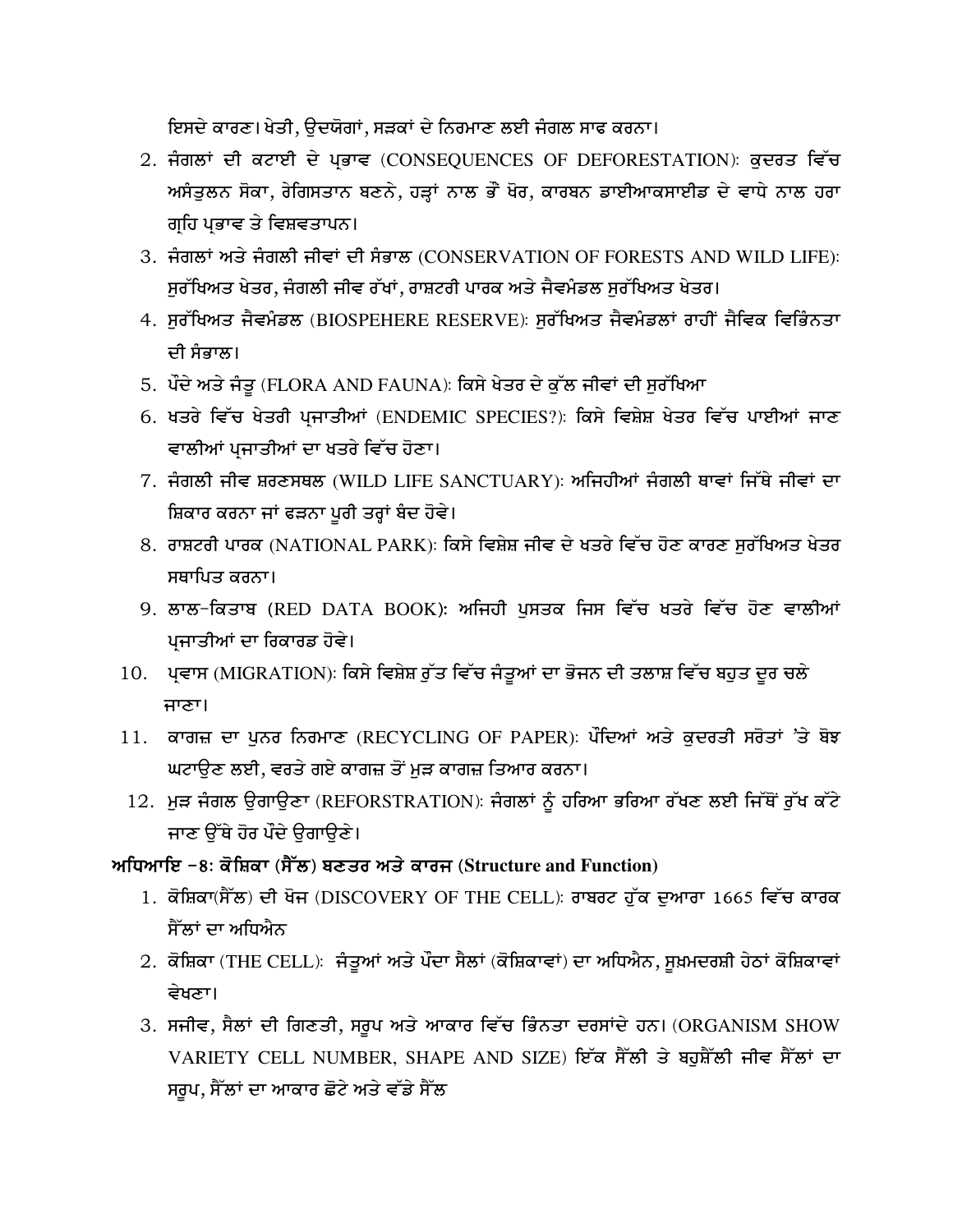- 4. ਕੋਸ਼ਿਕਾ: ਰਚਨਾ ਅਤੇ ਕਾਰਜ (CELL: STRUCTURE AND FUNCTION): ਸੈੱਲਾਂ ਦੀ ਰਚਨਾ, ਉੱਤਕ (Tissue) ਅਤੇ ਉਹਨਾਂ ਦੇ ਕੰਮ
- 5. ਕੋਸ਼ਿਕਾ ਦੇ ਨਿਕੜੇ ਅੰਗ (PARTS OF THE CELL): ਸੈੱਲ ਦਾ ਅਧਿਐਨ, ਉਸਦੇ ਨਿਕੜੇ ਅੰਗ (Organelles) ਅਤੇ ਉਨ੍ਹਾਂ ਦੇ ਕਾਰਜ, ਨਾਭਿਕ, ਪਲਾਜ਼ਮਾ ਸੈੱਲ ਭਿੱਤੀ।
- 6. ਬਨਸਪਤੀ ਸੈੱਲ ਅਤੇ ਜੰਤੂ ਸੈੱਲ ਵਿੱਚ ਅੰਤਰ (COMPARISON OF PLANT AND ANIMAL CELL): ਬਨਸਪਤੀ ਸੈੱਲ ਅਤੇ ਜੰਤੁ ਸੈੱਲ ਦਾ ਚਿੱਤਰ ਬਣਾ ਕੇ ਅੰਤਰ ਦੱਸਣਾ।

#### ਅਧਿਆਇ-9: ਜੰਤੂਆਂ ਵਿੱਚ ਪ੍ਰਜਨਨ (Reproduction in Animals)

- 1. ਪ੍ਰਜਨਨ ਦੇ ਢੰਗ (MODE OF REPRODUCTION): ਪ੍ਰਜਨਨ ਕਿਰਿਆ ਦਾ ਅਰਥ, ਪ੍ਰਜਨਨ ਦੇ ਲਿੰਗੀ ਅਤੇ ਅਲਿੰਗੀ ਢੰਗ।
- 2. ਲਿੰਗੀ ਪ੍ਰਜਨਨ (SEXUAL REPRODUCTION): ਜੰਤੂਆਂ ਅਤੇ ਮਨੁੱਖ ਵਿੱਚ ਲਿੰਗੀ ਪ੍ਰਜਨਨ। ਨਰ ਜਨਨ ਅੰਗਾਂ ਅਤੇ ਮਾਦਾ ਜਨਨ ਅੰਗਾਂ ਦਾ ਚਾਰਟ/ ਮਾਡਲ ਰਾਹੀਂ ਅਧਿਐਨ, ਯੁਗਮਕਾਂ(Gametes) ਤੋਂ ਯੁਗਮਜ਼(Zygote) ਦਾ ਬਣਨਾ, ਬਾਹਰੀ ਅਤੇ ਅੰਦਰੁਨੀ ਨਿਸ਼ੇਚਨ ਕਿਰਿਆ। ਮਾਦਾ ਗਰਭ ਵਿੱਚ ਭਰੁਣ ਦਾ ਵਿਕਾਸ। ਡੱਡੂ ਵਿੱਚ ਅੰਡੇ, ਲਾਰਵੇ ਅਤੇ ਡੱਡੂ ਤੱਕ ਵਿਕਾਸ।
- 3. ਅਲਿੰਗੀ ਪਜਨਨ (ASEXUAL REPRODUCTION): ਹਾਈਡਰਾ, ਅਮੀਬਾ ਵਰਗੇ ਜੀਵਾਂ ਵਿੱਚ ਅਲਿੰਗੀ ਪ੍ਰਜਨਨ, ਕਲੋਨ ਤਿਆਰ ਕਰਨ ਦੀ ਵਿਧੀ। ਦੋ-ਖੰਡਨ ਅਤੇ ਬਹੁ ਖੰਡਨ ਵਿਧੀ।

ਅਧਿਆਇ−10: ਕਿਸ਼ੋਰ ਅਵਸਥਾ ਵਿੱਚ ਪੁਜੱਣਾ (REACHING THE AGE OF ADOLESCENCE)

- 1. ਕਿਸ਼ੋਰ ਅਵਸਥਾ ਅਤੇ ਪ੍ਰਜਨਨ ਆਯੁ ਦਾ ਆਰੰਭ (ADOLESCENCE AND PUBERTY): ਲੜਕੇ ਅਤੇ ਲੜਕੀਆਂ ਦੀ ਕਿਸ਼ੋਰ ਅਵਸਥਾ ਦਾ ਸ਼ੁਰੂ ਹੋਣਾ।
- 2. ਪ੍ਰਜਨਨ ਆਯੂ ਸ਼ੁਰੂ ਹੋਣ ਸਮੇਂ ਪਰਿਵਰਤਨ (CHANGES AT PUBERTY): ਜਵਾਨੀ ਦੇ ਸ਼ੁਰੂ ਵਿੱਚ ਲੜਕੇ ਅਤੇ ਲੜਕੀਆਂ ਵਿੱਚ ਹੋਣ ਵਾਲੇ ਪਰਿਵਰਤਨ - ਸਰੀਰਿਕ, ਮਾਨਸਿਕ ਅਤੇ ਪਜਨਨ ਸੰਬੰਧੀ ਪਰਿਵਰਤਨ, ਅਵਾਜ਼ ਵਿੱਚ ਪਰਿਵਰਤਨ, ਚਿਹਰੇ ਦੇ ਕਿਲ, ਛਾਇਆਂ, ਮਾਨਸਿਕ ਤੌਰ ਤੇ ਬੁੱਧੀ ਵਿੱਚ ਪਰਿਵਰਤਨ ਅਤੇ ਕਾਵਨਾਤਮਕ ਪਰਿਵਰਤਨ।
- 3. ਸਹਾਇਕ ਲਿੰਗੀ ਗੁਣ (SECONDARY SEXUAL CHARACTERS): ਲੜਕਿਆਂ ਵਿੱਚ ਟੈਸਟੋਸਟੀਰੋਨ ਹਾਰਮੋਨ ਕਾਰਨ ਦਾੜੀ, ਮੁੱਛਾਂ, ਕੱਛਾਂ ਅਤੇ ਜਨਨ ਅੰਗਾਂ ਨੇੜੇ ਬਾਲ ਆਉਣਾ, ਅਵਾਜ਼ ਭਾਰੀ ਹੋਣਾ। ਲੜਕੀਆਂ ਵਿੱਚ ਐਂਡਰੋਜਨ ਹਾਰਮੋਨ ਦੇ ਪ੍ਰਭਾਵ ਕਾਰਨ ਛਾਤੀ ਵੱਧਣਾ, ਕਮਰ ਦਾ ਆਕਾਰ ਵੱਧਣਾ, ਬੱਗਲਾ ਅਤੇ ਜਨਨ ਅੰਗਾਂ ਨੇੜੇ ਬਾਲ ਆੳਣਾ,

ਚਿਹਰੇ ਤੇ ਕਿਲ ਅਤੇ ਛਾਈਆਂ ਆਉਣਾ।

4. ਪ੍ਰਜਨਨ ਕਾਰਜਾਂ ਲਈ ਹਾਰਮੋਨ ਦੀ ਭੂਮਿਕਾ (ROLE OF HARMONS IN INITIATING REPRODUCTIVE FUNCTION), ਹਾਰਮੋਨ ਦਾ ਰਿਸਾਵ ਵਹਿਣੀ ਰਹਿਤ ਗੁੰਥੀਆਂ ਦੁਆਰਾ ਹੋਣਾ ਅਤੇ ਇਨ੍ਹਾਂ ਦਾ ਪ੍ਰਭਾਵ ਵਿਸ਼ੇਸ਼ ਅੰਗ ਤੇ ਹੋਣਾ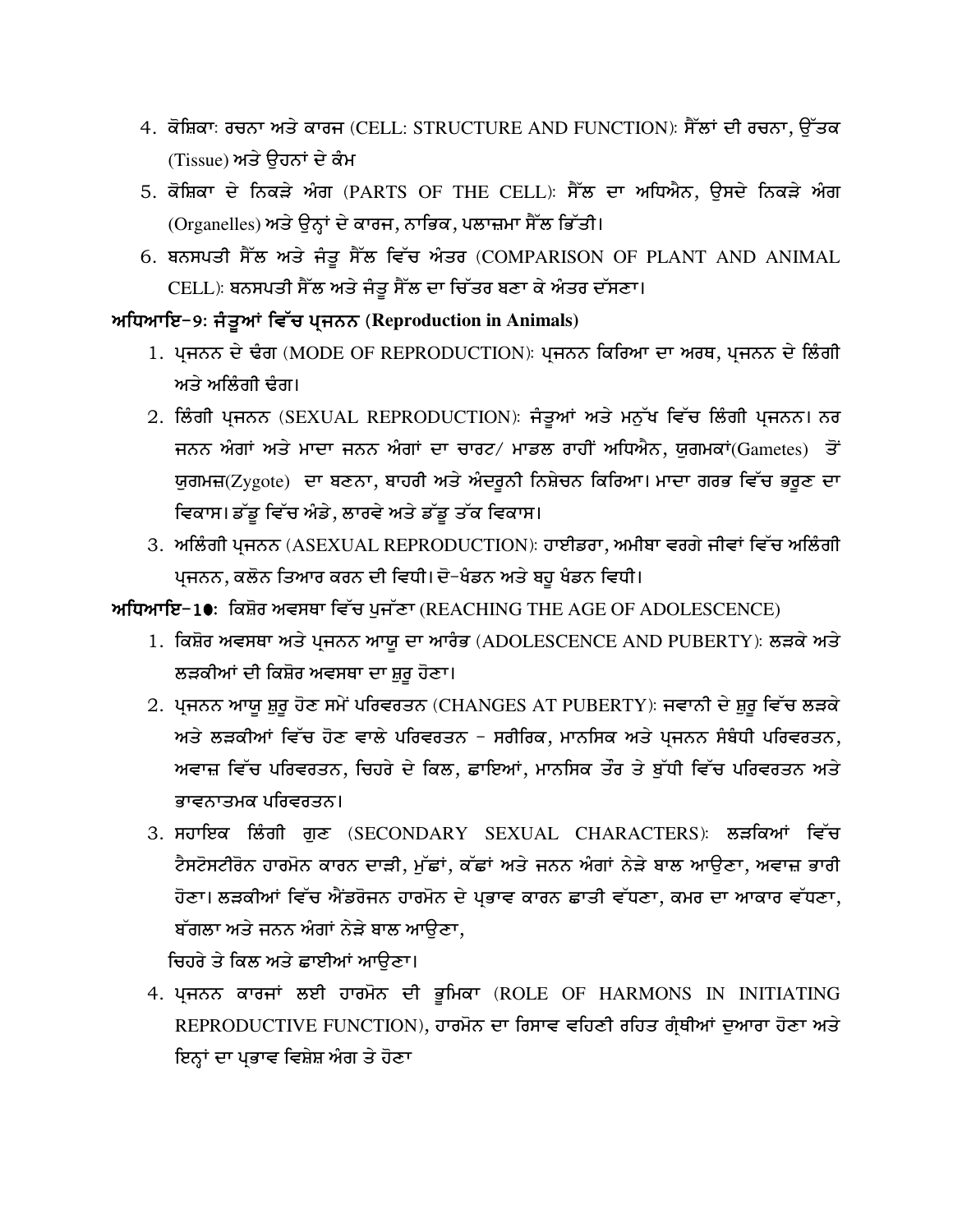- 5. ਮਨੁੱਖੀ ਜੀਵਨ ਵਿੱਚ ਪਜਨਨ ਅਵਸਥਾ। (REPRODUCTIVE PHASE OF LIFE IN HUMANS), ਲੜਕੀਆਂ ਵਿੱਚ 1•-12 ਸਾਲ ਦੀ ਉਮਰ ਤੋਂ ਮਾਸਿਕ ਧਰਮ ਦਾ ਸ਼ੁਰੂ ਹੋਣਾ ਅਤੇ 4•-5• ਸਾਲ (ਮੈਨੋਪਾਜ਼) ਦੀ ੳਮਰ ਤੱਕ ਚੱਲਣਾ।
- 6. ਬੱਚੇ ਦਾ ਲਿੰਗ ਕਿਵੇਂ ਜਾਂਚਿਆ ਜਾਂਦਾ ਹੈ। (HOW IS THE SEX OF THE BABY DETERMINED), ਨਿਸ਼ੇਚਿਤ ਅੰਡੇ ਵਿੱਚ ਗੁਣਸੂਤਰ ਦਾ 23ਵਾਂ ਜੋੜਾ XX ਹੋਵੇ ਤਾਂ ਲੜਕੀ ਜੇ XY ਹੋਵੇ ਤਾਂ ਲੜਕਾ ਹੁੰਦਾ ਹੈ।
- 7. ਲਿੰਗੀ ਹਾਰਮੋਨ ਤੋਂ ਇਲਾਵਾ ਬਾਕੀ ਹਾਰਮੋਨ। (HORMONES OTHER THAN SEX HARMONES), ਸਰੀਰ ਵਿੱਚ ਦਿਮਾਗ ਨੇੜੇ ਪਿਚੁਟਰੀ ਗੁੰਥੀ, ਗਲੇ ਨੇੜੇ ਥਾਈਰਾਈਡ ਗੁੰਥੀ, ਪਾਚਨ ਨਲੀ ਨਾਲ ਲੂਬਾ, ਗੁਰਦਿਆਂ ਨੇੜੇ ਆਡਰੀਨਲ ਗ੍ਰੰਥੀ ਵਿੱਚੋਂ ਰਿਸਣ ਵਾਲੇ ਹਾਰਮੋਨ।
- 8. ਡੱਡੂ ਅਤੇ ਕੀਟਾਂ ਦੇ ਜੀਵਨ ਚੱਕਰ ਵਿੱਚ ਹਾਰਮੋਨ ਦਾ ਮਹੱਤਵ (ROLE OF HARMONES IN COMPLETING THE LIFE HISTORY OF INSECTS AND FROG), ਕੀਟਾਂ ਅਤੇ ਡੱਡੂ ਵਿੱਚ ਅੰਡਿਆਂ ਤੋਂ ਲੈ ਕੇ ਪੂਰਣ-ਵਿਕਸਿਤ ਜੀਵ ਤੱਕ ਹਾਰਮੋਨ ਸਹਾਇਕ ਹੈ।
- 9. ਪ੍ਰਜਨਨ ਸਿਹਤ। (REPRODUCTIVE HEALTH), ਕਿਸ਼ੋਰ ਅਵਸਥਾ ਵਿੱਚ ਭੋਜਨ, ਨਿੱਜੀ ਸਫਾਈ ਅਤੇ ਨੈਤਿਕ ਸਿੱਖਿਆ ਦਾ ਮਹੱਤਵ, ਕਸਰਤ ਅਤੇ ਯੋਗਾ, ਨਸ਼ਿਆਂ ਤੋਂ ਤੌਬਾ ਕਰਨੀ।

## ਅਧਿਆਇ - 11 ਬਲ ਅਤੇ ਦਬਾਓ (Force and Pressure)

- 1. ਖਿੱਚ ਜਾਂ ਧਕੇਲ ਬੱਲ (FORCE: A PUSH OR A PULL): ਬਲ ਦੀ ਪਰਿਭਾਸ਼ਾ ਇਸ ਦਾ ਪਭਾਵ ਅਤੇ ਬਲ ਦੀਆਂ ਕਿਸਮਾਂ। ਧਕੇਲ ਬਲ, ਖਿੱਚ ਬਲ, ਦਬਾਓ।
- 2. ਆਪਸੀ ਪ੍ਰਭਾਵ ਕਾਰਣ ਬੱਲ ਹੁੰਦਾ ਹੈ। (FORCES ARE DUE TO AN INTER ACTION), ਖੇਡਣਾ, ਚੱਲਣਾ, ਧਕੇਲਣਾ, ਖਿੱਚਣਾ, ਕਿਕਲੀ ਪਾੳਣਾ ਸਭ ਆਪਸੀ ਪਭਾਵ ਕਾਰਣ ਹੈਦੇ ਹਨ।
- 3. ਬਲਾਂ ਬਾਰੇ ਜਾਣਨਾ (EXPLORING FORCES): ਸਾਰੇ ਬਲ ਇੱਕ ਦਿਸ਼ਾ ਵਿੱਚ ਹੋਣ ਤਾਂ ਪਰਿਣਾਮੀ ਬਲ ਵੱਧਦਾ ਹੈ। ਉਲਟ ਦਿਸ਼ਾਵੀ ਬਲਾਂ ਦਾ ਪਰਿਣਾਮੀ ਬਲ, ਦਿਸ਼ਾ ਅਤੇ ਬਲ ਦੀ ਮਾਤਰਾ ਤੇ ਨਿਰਭਰ ਕਰਦਾ ਹੈ।
- 4. ਬਲ ਗਤੀ ਦੀ ਦਿਸ਼ਾ ਬਦਲ ਸਕਦਾ ਹੈ। (A FORCE CAN CHANGE THE STATE OF MOTION), ਵਿਰਾਮ ਨੂੰ ਗਤੀ, ਗਤੀ ਨੂੰ ਵਿਰਾਮ ਵਿੱਚ ਬਦਲਣਾ। ਗਤੀ ਦੀ ਦਿਸ਼ਾ ਬਦਲਣਾ ਬਲ ਨਾਲ ਹੀ ਸੰਭਵ ਹੰਦਾ ਹੈ।
- 5. ਬਲ ਨਾਲ ਵਸਤੂ ਦਾ ਆਕਾਰ ਬਦਲ ਸਕਦਾ ਹੈ। (FORCES CAN CHANGE THE SHAPE OF OBJECT), ਸਪਰਿੰਗ ਖਿੱਚਣਾ ਬੁਲ-ਵਰਕਰ ਦਬਾਉਣਾ, ਨਚੋੜਨਾ, ਸਪੰਜ ਨੂੰ ਦਬਾਉਣ ਨਾਲ ਆਕਾਰ ਬਦਲਦਾ ਹੈ।
- 6. ਛੋਹ ਬਲ (CONTACT FORCES): ਮਨੁੱਖ ਸਮੇਤ ਸਾਰੇ ਜੰਤੂਆਂ ਦਾ ਮਾਸ ਪੇਸ਼ੀਆਂ ਦਾ ਬਲ ਛੋਹ ਨਾਲ ਹੀ ਕਿਰਿਆ ਕਰਦਾ ਹੈ। ਰਗੜ ਬਲ ਵੀ ਛੋਹ ਨਾਲ ਹੀ ਹੁੰਦਾ ਹੈ।
- 7. ਬਿਨਾ ਛੋਹ ਵਾਲੇ ਬਲ। (NON-CONTACT FORCES), ਚੁੰਬਕੀ ਬਲ, ਧਰਤੀ ਦੀ ਗੁਰਤਾ, ਬ੍ਰਹਿਮੰਡ ਦੀਆਂ ਵਸਤਾਂ ਦਾ ਗੁਰਤਾਕਰਸ਼ਣ, ਬਿਜਲੀ ਚੁੰਬਕੀ ਬਲ ਬਿਨ੍ਹਾਂ ਛੋਹ ਵਾਲੇ ਹਨ। !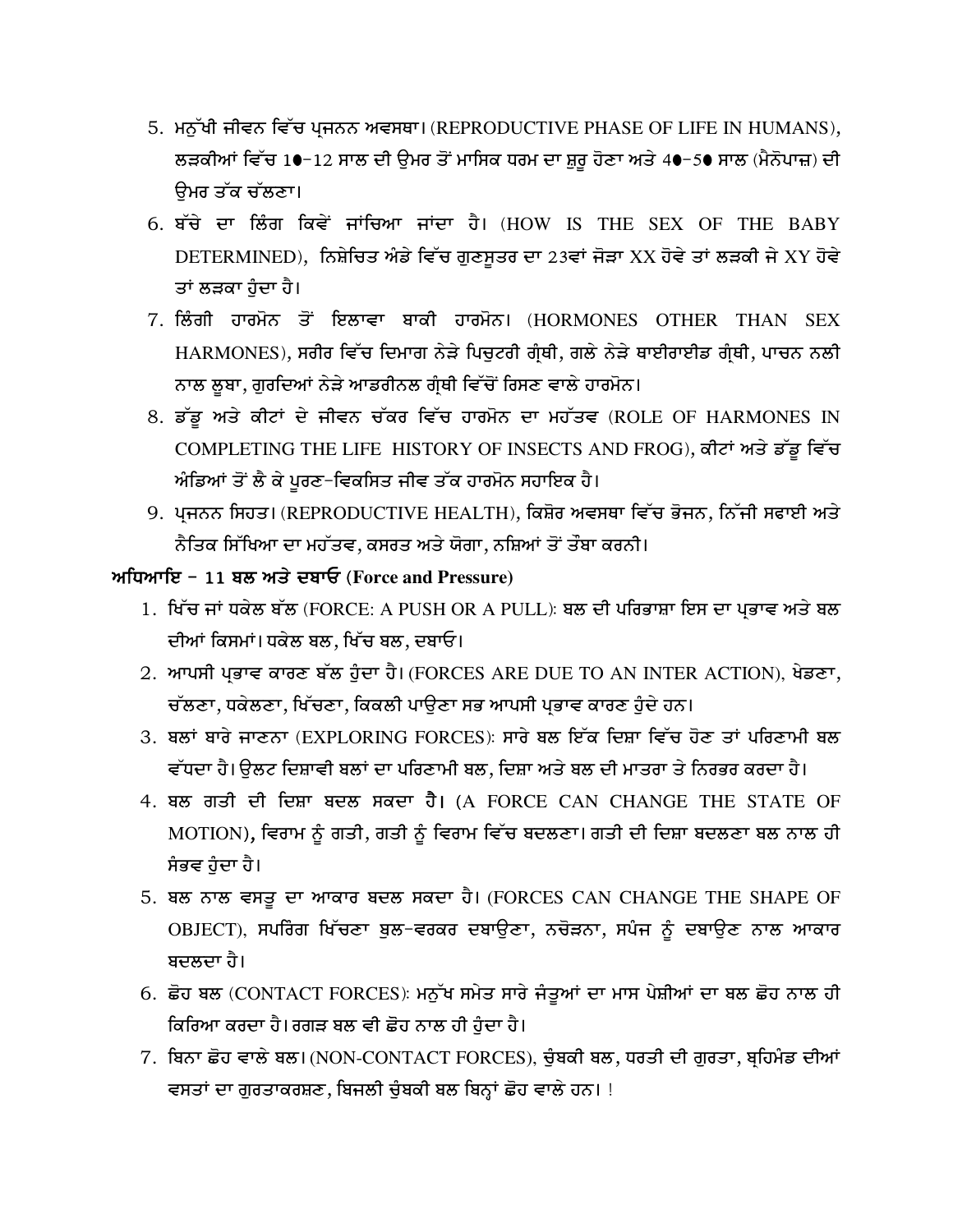- 8. ਦਬਾਓ। (PRESSURE): ਕੱਟਣਾ, ਚੀਰਨਾ, ਫਾੜਨਾ, ਭਾਰ ਚੁੱਕਣਾ ਆਦਿ।
- 9. ਦਵਾਂ ਅਤੇ ਗੈਸਾਂ ਦਾ ਦਬਾਓ (PRESSURE EXERTED BY LIQUIDS AND GASES): ਦਵਾਂ ਨਾਲ ਭਰੇ ਭਾਂਡਿਆਂ ਦੇ ਤਲ ਤੇ ਦਬਾਓ, ਡੈਮ ਦੀਆਂ ਕੰਧਾਂ ਤੇ ਦਬਾਓ, ਵਾਹਨਾਂ ਦੀਆਂ ਟਿਊਬਾਂ/ਟਾਇਰਾਂ ਵਿੱਚ ਦਬਾਓ।
- 10. ਵਾਯੁਮੰਡਲੀ ਦਬਾਓ (ATMOSPHERIC PRESSURE): ਧਰਤੀ ਦੁਆਲੇ ਹਵਾ ਦੇ ਘੇਰੇ, ਵਾਯੁਮੰਡਲ ਕਾਰਣ ਦਬਾਓ।

#### ਅਧਿਆਇ - 12 ਰਗੜ (Friction)

ਦੋ ਤਲਾਂ ਦੀ ਆਪਸੀ ਗਤੀ ਕਾਰਣ ਰਗੜ ਬਲ ਪੈਦਾ ਹੈਦਾ ਹੈ।

- 1. ਰਗੜ ਬਲ ਇੱਕ ਵਸਤੂ (FOCES OF FRICTION) (ਸਜੀਵ ਜਾਂ ਨਿਰਜੀਵ) ਦੀ ਦੂਜੀ ਵਸਤੂ ਦੇ ਤਲ ਤੇ ਗਤੀ ਕਾਰਣ ਰਗੜ।
- 2. ਰਗੜ ਨੂੰ ਪ੍ਰਭਾਵਿਤ ਕਰਨ ਵਾਲੇ ਕਾਰਕ (FACTORS AFFECTING FRICTION): ਆਪਸੀ ਤਲਾਂ ਦਾ ਪੱਧਰਾ ਗੋਲ, ਚਪਟਾ ਜਾਂ ਰ੍ਹੇੜੂ ਆਕਾਰ ਦਾ ਹੋਣਾ। ਭਾਰੀ ਜਾਂ ਹਲਕੀ ਵਸਤੂ। ਵਾਹਨਾਂ ਦੇ ਟਾਇਰਾਂ/ਟਾਇਰਾਂ ਵਿੱਚ ਹਵਾ ਦਬਾਓ ਅਤੇ ਰਗੜ ਬਲ। ਛੋਹ ਤਲਾਂ ਦਾ ਆਕਾਰ।
- 3. ਰਗੜ ਇੱਕ ਜ਼ਰੂਰੀ ਬੁਰਾਈ (FRICTION A NECESSARY EVIL): ਰਗੜ ਕਾਰਣ ਹੀ ਗਤੀ ਸੰਭਵ, ਬ੍ਰੇਕਾਂ ਦਾ ਬਲ ਕਾਰਨ ਘਿਸਣਾ ਜਾਂ ਪਦਾਰਥਾਂ ਦਾ ਰਗੜ ਕਾਰਣ ਫਟਣਾ ਲਾਭਕਾਰੀ ਨਹੀਂ ਪਰ ਜ਼ਰੂਰੀ ਹੈ।
- 4. ਰਗੜ ਨੂੰ ਵਧਾਉਣਾ ਅਤੇ ਘਟਾਉਣਾ (INCREASING AND REDUCING FRICTION): ਖੁਰਦਰੇ ਤਲ, ਟਾਇਰਾਂ ਦੀਆਂ ਮੋਟੀਆਂ ਗੁੱਟੀਆਂ, ਉਬੜ-ਖਾਬੜ ਤਲ ਰਗੜ ਵਧਾਉਂਦੇ ਹਨ। ਬਾਲ ਵੀਅਰਿੰਗ, ਗਰੀਸ ਦੇਣਾ ਤੱਲ ਪੱਧਰਾ ਕਰਨਾ, ਪਾਉਡਰ ਰਗੜ ਘਟਾਂਦੇ ਹਨ।
- 5. ਪਹੀਏ ਜਾਂ ਰ੍ਹੇੜੂ ਬਲ ਘਟਾਂਦੇ ਹਨ। (WHEELS REDUCE FRICTION), ਵੱਡੇ ਭਾਰ ਹੇਠਾਂ ਰ੍ਹੇੜੂ ਲਾਣ, ਪਹੀਆਂ ਨਾਲ ਰਗੜ ਦਾ ਘਟਣਾ।
- 6. ਤਰਲਾਂ ਦਾ ਦਬਾਓ (FLUID FRICTION): ਉੱਡਦੇ ਪੰਛੀਆਂ, ਜਹਾਜ਼ਾਂ ਤੇ ਹਵਾ ਦੀ ਰਗੜ ਨਾਲ ਗਤੀ ਘਟਣਾ, ਪਾਣੀ ਦੀ ਰਗੜ, ਬੇੜੀ ਤੈਰਾਕ, ਸਮੁੰਦਰੀ ਜਹਾਜ਼ ਦੀ ਗਤੀ ਨੂੰ ਘਟਾਂਦੀ ਹੈ।

# ਅਧਿਆਇ-13 ਧੁਨੀ (Sound)

ਧੁਨੀ ਉਰਜਾ ਦਾ ਇੱਕ ਰੁਪ

- 1. ਕੰਪਨ ਕਰਦੀ ਵਸਤੂ ਹੀ ਧੁਨੀ ਪੈਦਾ ਕਰਦੀ ਹੈ। (SOUND IS PRODUCED BY A VIBRATING BODY), ਕੰਪਨ ਕਰਦੇ ਰਬੜ ਬੈਂਡ, ਘੰਟੀ, ਭਾਂਡਾ, ਗਿਟਾਰ ਦੀ ਤਾਰ, ਤੁੰਬੀ ਦੀ ਤਾਰ, ਤਬਲਾ, ਵੀਣਾ ਆਦਿ ਧਨੀ ਪੈਦਾ ਕਰਦੇ ਹਨ।
- 2. ਮਨੁੱਖਾਂ ਦੁਆਰਾ ਪੈਦਾ ਧੁਨੀ (SOUND PRODUCED BY HUMANS): ਸੰਘ ਅਤੇ ਸੁਰ-ਯੰਤਰ ਵਿੱਚ ਕੰਪਨ ਕਰਦੇ ਵੋਕਲ ਕਾਰਡ ਅਤੇ ਧੁਨੀ ਨੂੰ ਆਕਾਰ ਦਿੰਦੇ ਮੂੰਹ ਦੇ ਦੰਦ, ਜੀਭ, ਤਾਲੂ ਆਦਿ।
- 3. ਧੁਨੀ ਸੰਚਾਰ ਲਈ ਮਾਧਿਅਮ ਦੀ ਲੋੜ ਹੁੰਦੀ ਹੈ। (SOUND NEEDS A MEDIUM FOR PROPAGATION), ਗੈਸ, ਦਵ ਅਤੇ ਠੋਸਾਂ ਵਿੱਚ ਕਣਾਂ ਦੇ ਕੰਪਨ ਕਾਰਨ ਤਰੰਗਾਂ ਪੈਦਾ ਹੋਣਾ ਅਤੇ ਤਰੰਗਾਂ ਰਾਹੀਂ ਧੁਨੀ ਸੰਚਾਰ।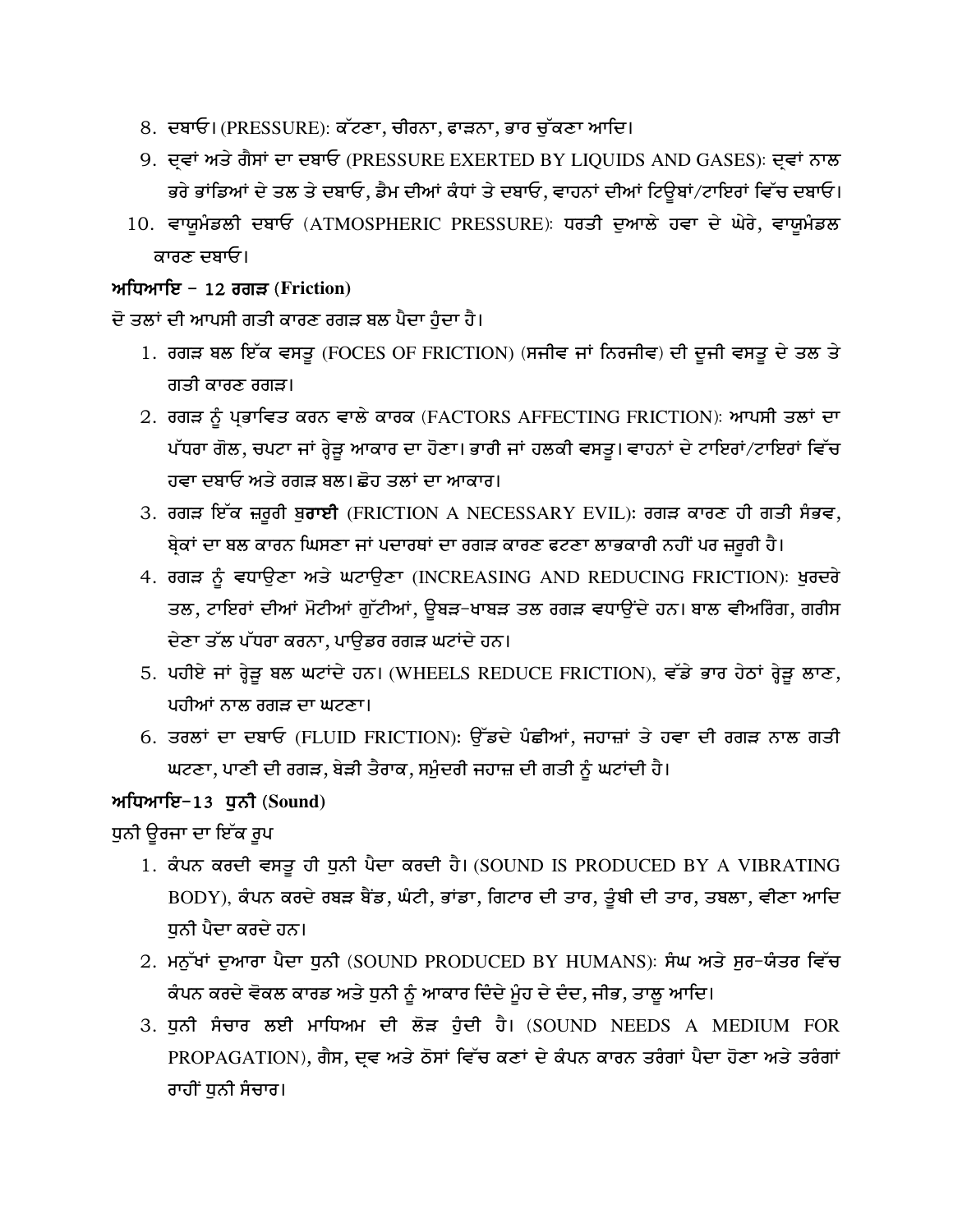- 4. ਅਸੀਂ ਆਪਣੇ ਕੰਨਾਂ ਨਾਲ ਸੁਣਦੇ ਹਾਂ। (WE HEAR SOUND THROUGH OUR EAR), ਮਨੁੱਖੀ ਕੰਨ ਦੀ ਰਚਨਾ ਅਤੇ ਧਨੀ ਦਾ ਸਣਨਾ।
- 5. ਤਰੰਗਾਂ ਦੀ ਆਵ੍ਤਿ, ਸਮਾਕਾਲ ਅਤੇ ਉੱਚਾ ਪੰਨ। (AMPLITUDE, TIME PERIOD AND FREQUENCY OF A VIBRATION), ਕੰਪਨ ਕਰਦੇ ਕਣਾਂ ਦਾ ਵਿਸਥਾਪਨ, ਤਰੰਗ ਦੀ ਆਵਤਿ, ਤਰੰਗ ਦੇ ਕਣਾਂ ਦਾ ਸਮਾਕਾਲ ਧੁਨੀ ਦਾ ਉੱਚਾਪਨ।
- 6. ਸੁਣਨਯੋਗ ਅਤੇ ਨਾ ਸੁਣਨਯੋਗ ਧੁਨੀ। (AUDIBLE AND INAUDIBLE SOUND), ਸੁਣਨਯੋਗ ਧੁਨੀ ਦੀ ਆਵ੍ਤਿ ਅਤੇ ਨਾ ਸੁਣਨਯੋਗ ਧੁਨੀ ਦੀ ਆਵ੍ਤਿ।
- 7. ਸ਼ੋਰ ਅਤੇ ਸੰਗੀਤ। (NOISE AND MUSIC), ਧੁਨੀ ਦਾ ਸ਼ੋਰ ਅਤੇ ਸੰਗੀਤ ਵਿੱਚ ਵਰਗੀਕਰਣ ਅਤੇ ਦੋਵਾਂ ਵਿੱਚ ਐਤਰ।
- 8. ਧੁਨੀ ਪ੍ਰਦੂਸ਼ਣ (ਸ਼ੋਰ) (NOISE POLLUTION): ਧੁਨੀ ਦਾ ਉੱਚਾ ਹੋਣ ਕਾਰਣ ਸ਼ੋਰ ਵਿੱਚ ਬਦਲਣਾ, ਸ਼ੋਰ ਦਾ ਸਰੀਰ ਦੇ ਵੱਖ -ਵੱਖ ਅੰਗਾਂ ਤੇ ਪ੍ਰਭਾਵ। ਧੁਨੀ ਪ੍ਰਦੂਸ਼ਣ ਕਾਰਣ ਬੋਲਾਪਨ। ਸ਼ੋਰ ਘਟਾਉਣ ਦੇ ਢੰਗ।

# ਅਧਿਆਇ-14 ਬਿਜਲੀ ਧਾਰਾ ਦੇ ਰਸਾਇਣਿਕ ਪ੍ਰਭਾਵ (Chemical Effects of Electric Current) ਬਿਜਲੀ ਚਾਰਜ ਦਾ ਵਹਾਅ ਤੇ ਬਿਜਲੀ ਧਾਰਾ

- 1. ਕੀ ਦਵ ਵੀ ਬਿਜਲੀ ਦੇ ਚਾਲਕ ਹੁੰਦੇ ਹਨ? (DO LIQUIDS CONDUCT ELECTRICITY?): ਵੱਖ-ਵੱਖ ਦ੍ਵਾਂ ਰਾਹੀਂ ਬਿਜਲੀ ਧਾਰਾ ਗੁਜਾਰ ਕੇ ਚਾਲਕ ਅਤੇ ਕੁਚਾਲਕ ਪਤਾ ਕਰਨਾ ਬਿਜਲੀ ਟੈਸਟਰ ਦੀ ਵਰਤੋਂ।
- 2. ਬਿਜਲੀ ਧਾਰਾ ਦੇ ਰਸਾਇਣਿਕ ਪ੍ਰਭਾਵ (CHEMICAL EFFECTS OF ELECTRIC CURRENT): ਬਿਜਲੀ ਚਾਲਕ ਘੋਲਾਂ ਦਾ ਬਿਜਲੀ ਵਿਸ਼ਲੇਸ਼ਣ ।ਫਲਾਂ, ਸਬਜ਼ੀਆਂ ਰਾਹੀਂ ਬਿਜਲੀ ੳਤਪਾਦਨ, ਬਿਜਲੀ ਲੇਪਨ।

# ਅਧਿਆਇ-15 ਕੱਝ ਕਦਰਤੀ ਵਰਤਾਰੇ (Some Natural Phenomena)

ਮੀਂਹ, ਹੜ੍ਹ, ਭੂਚਾਲ, ਸੋਕਾ, ਤੂਫਾਨ, ਲਿਸ਼ਕਾਰਾ, ਚੱਕਰਵਾਤ ਬਾਰੇ ਜਾਣਕਾਰੀ

- 1. ਅਕਾਸ਼ੀ ਬਿਜਲੀ (LIGHTENING): ਅਕਾਸ਼ੀ ਬਿਜਲੀ ਦਾ ਪੈਦਾ ਹੋਣਾ। ਉਲਟ ਚਾਰਜ ਵਾਲੇ ਬੱਦਲਾਂ ਕਾਰਣ ਬਿਜਲੀ ਦਾ ਲਿਸ਼ਕਾਰਾ ਅਤੇ ਗੜਗੜਾਹਟ ਪੈਦਾ ਹੋਣਾ ਅਤੇ ਵੱਖ−ਵੱਖ ਸਮੇਂ 'ਤੇ ਧਰਤੀ ਤੇ ਪੁੱਜਣਾ, ਧੁਨੀ ਅਤੇ ਪਕਾਸ਼ ਦੀ ਚਾਲ ਕਾਰਣ।
- 2. ਰਗੜ ਕਾਰਣ ਚਾਰਜ ਪੈਦਾ ਕਰਣਾ। (CHARGING BY RUBBING), ਰਗੜ ਦੌਰਾਨ ਇਲੈਕਟਰਾਨ ਦੇ ਇੱਕ ਤੋਂ ਦੂਜੇ ਪਦਾਰਥ ਤੇ ਜਾਣ ਕਾਰਣ ਸਥਿਰ ਬਿਜਲੀ ਪੈਦਾ ਹੋਣਾ।
- 3. ਚਾਰਜਾਂ ਦੀਆਂ ਕਿਸਮਾਂ ਅਤੇ ਉਨ੍ਹਾਂ ਦਾ ਵਰਤਾਰਾ। (TYPES OF CHARGES AND THEIR INTERACTION), ਵੱਖ-ਵੱਖ ਪਦਾਰਥਾਂ ਦੇ ਰਗੜਨ ਕਾਰਣ ਧੰਨ ਤੇ ਰਿਣ ਚਾਰਜ ਪੈਦਾ ਕਰਨਾ।
- 4. ਚਾਰਜ ਦਾ ਸਥਾਨੰਤਰਣ। (TRANSFER OF CHARGE), ਰਗੜ ਨਾਲ ਪੈਦਾ ਹੋਏ ਚਾਰਜ ਨੂੰ ਛੋਹ ਨਾਲ ਦੂਜੀ ਵਸਤੂ ਤੇ ਸਥਾਨੰਤਰਿਤ ਕਰਨਾ। ਇਨੈਕਟ੍ਰੋਸਕੋਪ ਨੂੰ ਛੋਹ ਅਤੇ ਪ੍ਰੇਰਣ ਰਾਹੀਂ ਚਾਰਜ ਕਰਨਾ।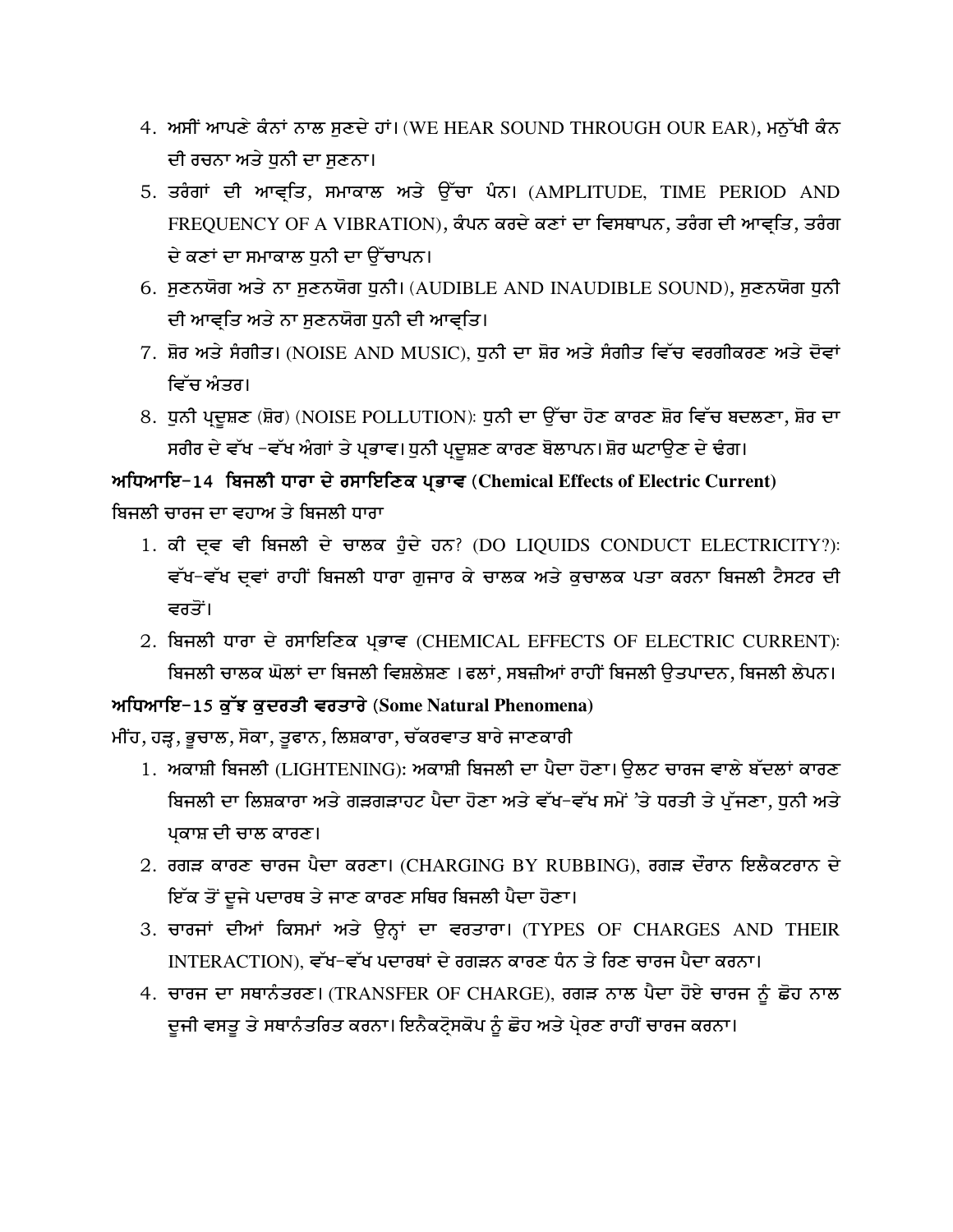- 5. ਅਕਾਸ਼ੀ ਬਿਜਲੀ ਦੀ ਕਹਾਣੀ। (THE STORY OF LIGHTENING): ਅਕਾਸ਼ ਵਿੱਚ ਜਲਵਾਸ਼ਪਾਂ ਦੀ ਰਗੜ ਕਾਰਣ ਬੱਦਲਾਂ ਵਿੱਚ ਚਾਰਜ ਪੈਦਾ ਹੋਣਾ। ਉਲਟੇ ਚਾਰਜ ਵਾਲੇ ਬਦਲਾ ਦੇ ਟਕਰਾਉਣ ਨਾਲ ਅਕਾਸ਼ੀ ਬਿਜਲੀ ਪੈਦਾ ਹੋਣਾ।
- 6. ਅਕਾਸ਼ੀ ਬਿਜਲੀ ਤੋਂ ਸਰੱਖਿਆ। (LIGHTENING SAFETY), ਮੀਂਹ ਪੈਣ ਸਮੇਂ ਜਾਂ ਉਸ ਤੋਂ ਬਾਅਦ ਬਿਜਲੀ ਦਾ ਲਿਸ਼ਕਾਰਾ ਪੈਦਾ ਹੋਣਾ ਅਤੇ ਉਸ ਤੋਂ ਬਚਾਅ ਦੇ ਸੁਰੱਖਿਅਤ ਠਿਕਾਣੇ।
- 7. ਭੁਚਾਲ (EARTHQUAKE): ਭੁਚਾਲ ਪ੍ਰਭਾਵਿਤ ਖੇਤਰਾਂ ਬਾਰੇ ਜਾਣਕਾਰੀ ਅਤੇ ਸੁਰੱਖਿਅਤ ਥਾਵਾਂ ਦੀ ਚੋਣ ਅਤੇ ਉਨ੍ਹਾਂ ਦੀ ਵਰਤੋਂ ਕਰਨੀ, ਭੁਚਾਲ ਨੂੰ ਮਾਪਣਾ।

### ਅਧਿਆਇ-16 ਪ੍ਰਕਾਸ਼ (Light)

ਉਰਜਾ ਦਾ ਰੂਪः ਪ੍ਰਕਾਸ਼ ਇਸ ਨਾਲ ਵਸਤਾਂ ਦੇਖਣਾ

- 1. ਵਸਤਾਂ ਨੂੰ ਵੇਖਣਯੋਗ ਕੌਣ ਬਣਾਂਦਾ ਹੈ? (WHAT MAKES THINGS VISIBLE): ਅਪਾਰਦਰਸ਼ੀ ਪਦਾਰਥਾਂ ਤੇ ਪ੍ਰਕਾਸ਼ ਪੈਣ ਨਾਲ ਉਹ ਵੇਖਣਯੋਗ ਹੁੰਦੀਆਂ ਹਨ।
- 2. ਪਰਾਵਰਤਨ ਦੇ ਨਿਯਮ (LAWS OF REFLECTION): ਚਮਕੀਲੇ ਤਲਾਂ ਰਾਹੀਂ ਪ੍ਰਕਾਸ਼ ਦਾ ਪਰਾਵਰਤਨ, ਸਮਤਲ ਦਰਪਣ ਰਾਹੀਂ ਪਰਾਵਰਤਨ ਅਤੇ ਉਸਦੇ ਨਿਯਮ, ਸਮਤਲ ਦਰਪਣ ਵਿੱਚ ਬਣੇ ਪ੍ਰਤੀਬਿੰਬ ਦੇ ਲੱਛਣ।
- 3. ਨਿਯਮਬੱਧ ਅਤੇ ਧੰਦਲਾ ਪਰਾਵਰਤਨ (REGULAR AND DIFFUSED REFLECTION): ਸਮਤਲ ਦਰਪਣ ਅਤੇ ਟੇਡੇ-ਮੇਢੇ ਤਲ ਰਾਹੀਂ ਪਕਾਸ਼ ਦਾ ਪਰਾਵਰਤਨ
- 4. ਪਰਾਵਰਤਿਤ ਪਕਾਸ਼ ਨੂੰ ਮੁੜ ਪਰਾਵਰਤਿਤ ਕੀਤਾ ਜਾ ਸਕਦਾ ਹੈ। (REFLECTED LIGHT CAN BE REFLECTED AGAIN), ਪੈਰੀਸਕੋਪ ਰਾਹੀਂ ਬਾਰ-ਬਾਰ ਪ੍ਰਕਾਸ਼ ਦਾ ਪਰਾਵਰਤਨ।
- 5. ਬਹੁ ਪ੍ਰਤੀਬਿੰਬ (MULTIPLE IMAGES): ਸਮਾਨੰਤਰ ਦਰਪਣਾਂ ਰਾਹੀਂ ਅਨੰਤ ਪ੍ਰਤੀਬਿੰਬ ਤਿਆਰ ਕਰਨਾ। ਦੋ ਦਰਪਣਾਂ ਨੂੰ ਵਿਸ਼ੇਸ਼ ਕੋਣ 'ਤੇ ਜੋੜ ਕੇ ਪ੍ਰਤੀਬਿੰਬ ਬਣਾਉਣੇ।
- 6. ਸੁਰਜੀ ਪ੍ਰਕਾਸ਼ : ਸਫੇਦ ਜਾਂ ਰੰਗੀਨ। (SUNLIGHT : WHITE OR COLOURED) ਪ੍ਰਿਜ਼ਮ ਰਾਹੀਂ ਸੁਰਜੀ ਪਕਾਸ਼ ਦਾ ਅਧਿਐਨ।
- 7. ਸਾਡੀਆਂ ਅੱਖਾਂ ਅੰਦਰ ਕੀ ਹੈ? (WHAT IS INSIDE OUR EYES?), ਮਨੁੱਖੀ ਅੱਖ ਦੀ ਰਚਨਾ, ਮਾਡਲ ਰਾਹੀਂ ਉਸਦੇ ਅੰਦਰੁਨੀ ਭਾਗਾਂ ਬਾਰੇ ਜਾਣਕਾਰੀ।
- 8. ਅੱਖਾਂ ਦੀ ਸੰਭਾਲ (CARE OF THE EYES): ਅੱਖਾਂ ਨੂੰ ਤੰਦਰੁਸਤ ਰੱਖਣ ਲਈ ਪੋਸ਼ਣ, ਸਫ਼ਾਈ ਅਤੇ ਪ੍ਰਕਾਸ਼ ਦੀ ਠੀਕ ਵਰਤੋਂ, ਤੇਜ ਪ੍ਰਕਾਸ਼ ਤੋਂ ਬਚਾਅ।
- 9. ਦ੍ਰਿਸ਼ਟੀਹੀਨ ਵਿਅਕਤੀ ਵੀ ਪੜ੍ਹ-ਲਿਖ ਸਕਦੇ ਹਨ। (VISUALLY CHALLANGED PERSONS CAN READ AND WRITE), ਦ੍ਰਿਸ਼ਟੀਹੀਨ ਵਿਅਕਤੀਆਂ ਦਾ ਵਸਤਾਂ ਬਾਰੇ ਜਾਣਕਾਰੀ ਪ੍ਰਾਪਤ ਕਰਨਾ, ਸਹਾਇਕ ਯੰਤਰਾਂ ਦੀ ਵਰਤੋਂ
- 10. ਬ੍ਰੇਲ ਪ੍ਰਣਾਲੀ ਕੀ ਹੈ? (WHAT IS THE BRAILLE SYSTEM?): ਦ੍ਰਿਸ਼ਟੀਹੀਨ ਵਿਅਕਤੀਆਂ ਲਈ ਉਭਰਵੇਂ ਅੱਖਰਾਂ ਵਾਲੀ ਬੇਲ−ਪਣਾਲੀ

# ਅਧਿਆਇ-17 ਤਾਰੇ ਅਤੇ ਸੌਰ ਮੰਡਲ (Stars and the Solar System)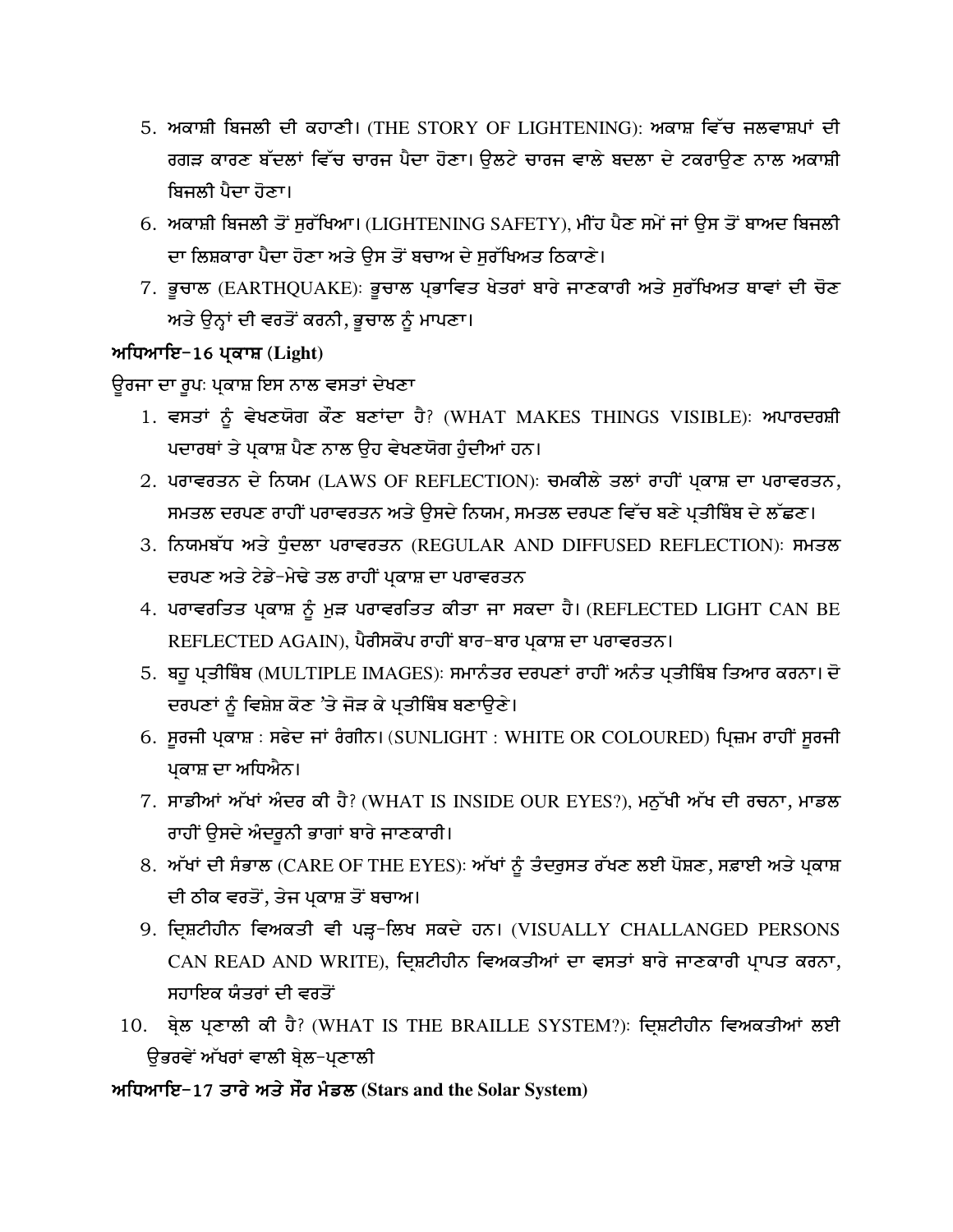ਬਹਿਮੰਡ ਦੀਆਂ ਪੁਲਾੜੀ ਵਸਤਾਂ ਬਾਰੇ ਜਾਣਕਾਰੀ।ਸਭ ਤੋਂ ਨੇੜੇ ਅਤੇ ਦੂਰ ਪੁਲਾੜੀ ਪਿੰਡ ਬਾਰੇ ਜਾਣਕਾਰੀ।

- 1. ਚੰਨ (THE MOON): ਚੰਨ ਦੇ ਆਕਾਰ, ਗਤੀ, ਉਸਦੇ ਚਮਕਣ ਅਤੇ ਧਰਤੀ ਦੁਆਲੇ ਵੱਖ-ਵੱਖ ਅਵਸਥਾਵਾਂ ਬਾਰੇ ਜਾਣਕਾਰੀ। ਚੰਨ ਦਾ ਗਰਤਾ ਦੇ ਪਭਾਵ।
- 2. ਤਾਰੇ (THE STARS): ਬ੍ਰਹਿਮੰਡ ਵਿੱਚ ਗਲੈਕਸੀ ਅਤੇ ਤਾਰਿਆਂ ਬਾਰੇ ਜਾਣਕਾਰੀ ।
- 3. ਤਾਰਾ ਝੂੰਡ (CONSTILLATIONS): ਗਲੈਕਸੀਆਂ ਵਿੱਚ ਮੌਜੂਦ ਤਾਰਿਆਂ ਦੇ ਵਿਸ਼ੇਸ਼ ਸਮੂਹਾਂ ਬਾਰੇ ਜਾਣਕਾਰੀ ਜੋ ਧਰਤੀ ਤੋਂ ਕਿਸੇ ਵਸਤੂ ਜਾਂ ਜੀਵ ਵਰਗੇ ਦਿਸੱਦੇ ਹਨ। ਤਾਰਾ ਝੁੰਡ ਅਤੇ ਰਾਸ਼ੀ।
- 4. ਸੌਰ ਮੰਡਲ (THE SOLAR SYSTEM): ਸੁਰਜ, ਇਸਦੇ ਆਲੇ-ਦੁਆਲੇ ਮੌਜੂਦ ਗ੍ਰਹਿ, ਉਪਗ੍ਰਹਿ ਅਤੇ ਛੋਟੇ ਪੁਲਾੜੀ ਪਿੰਡਾਂ ਬਾਰੇ ਜਾਣਕਾਰੀ। ਗਹਿਆਂ ਅਤੇ ਉਪਗਹਿਆਂ ਦੇ ਪੱਥਾਂ ਬਾਰੇ ਜਾਣਕਾਰੀ ਪਾਪਤ ਕਰਨਾ।
- 5. ਸੌਰ ਮੰਡਲ ਦੇ ਕੁੱਝ ਹੋਰ ਪੁਲਾੜੀ ਪਿੰਡ। (SOME OTHER MEMBERS OF THE SOLAR): ਲਘੁ ਆਕਾਸ਼ੀ ਪਿੰਡ ਧੂਮ ਕੇਤੂ (ਪੁੱਛਲੇ ਤਾਰੇ)। ਉਲਕਾਵਾਂ, ਉਲਕਾ ਪਾਤ ਅਤੇ ਬਨਾਵਟੀ ਉਪਗ੍ਰਹਿਆਂ ਬਾਰੇ ਜਾਣਕਾਰੀ।

# ਅਧਿਆਇ −18 ਹਵਾ ਅਤੇ ਪਾਣੀ ਦਾ ਪ੍ਰਦੂਸ਼ਣ (Pollution Of The Air and Water)

ਪ੍ਰਦੂਸ਼ਣ ਬਾਰੇ ਜਾਣਕਾਰੀ

- 1. ਹਵਾ ਪ੍ਰਦੂਸ਼ਣ (AIR POLLUTION): ਹਵਾ ਵਿੱਚ ਮੌਜੂਦ ਬੇਲੋੜੇ ਪਦਾਰਥਾਂ ਬਾਰੇ ਜਾਣਕਾਰੀ
- 2. ਹਵਾ ਕਿਵੇਂ ਪ੍ਰਦੂਸ਼ਿਤ ਹੁੰਦੀ ਹੈ। (HOW DOES AIR GET POLLUTED): ਉਦਯੋਗ, ਵਾਹਨ ਅਤੇ ਖੇਤੀ ਵਿੱਚ ਵਰਤੇ ਜਾਂਦੇ ਰਸਾਇਣਾਂ ਕਾਰਣ ਹੁੰਦਾ ਹਵਾ ਪਦੂਸ਼ਣ। ਓਜੌਨ ਪਰਤ ਦਾ ਨਸ਼ਟ ਹੋਣਾ।
- 3. ਤਾਜਮਹਿਲ ਦਾ ਵਿਸ਼ੇਸ਼ ਅਧਿਐਨ। (CASE STUDY OF THE TAJ MAHAL): ਹਵਾ ਪ੍ਰਦੂਸ਼ਣ ਕਾਰਨ, ਤੇਜ਼ਾਬੀ ਵਰਖਾ ਨਾਲ ਤਾਜਮਹਿਲ ਨੂੰ ਹੋਏ ਨੁਕਸਾਨ ਬਾਰੇ ਜਾਣਕਾਰੀ ਅਤੇ ਤਾਜਮਹਿਲ ਦੀ ਸੰਭਾਲ।
- 4. ਹਰਾਗਹਿ ਪਭਾਵ (GREEN HOUSE EFFECT): ਹਵਾ ਵਿੱਚ ਵਧਦੀ ਕਾਰਬਨ ਡਾਈ ਆਕਸਾਈਡ ਕਾਰਨ ਹਰਾ ਗਹਿ ਪਭਾਵ। ਉਸਦਾ ਸਜੀਵਾਂ ਅਤੇ ਨਿਰਜੀਵਾਂ ਤੇ ਅਸਰ ਅਤੇ ਹਰਾ ਗਹਿ ਪਭਾਵ ਘਟਾਉਣ ਲਈ ੳਪਰਾਲੇ।
- 5. ਕੀ ਕੀਤਾ ਜਾ ਸਕਦਾ ਹੈ? (WHAT CAN BE DONE ?): ਪਥਰਾਟ ਬਾਲਣਾਂ ਦੀ ਵੱਧਦੀ ਵਰਤੋਂ ਕਾਰਨ ਹਵਾ ਵਿੱਚ ਵਧਦੇ ਕਾਰਬਨ ਫੁੱਟ ਪ੍ਰਿੰਟ ਅਤੇ ਉਸਨੂੰ ਘੱਟ ਕਰਨ ਲਈ ਕੀਤੇ ਜਾ ਰਹੇ ਯਤਨ।
- 6. ਪਾਣੀ ਦਾ ਪ੍ਰਦੂਸ਼ਣ (WATER POLLUTION): ਪਾਣੀ ਵਿੱਚ ਦਾਖਲ ਹੁੰਦੇ ਬੇਲੋੜੇ ਪਦਾਰਥਾਂ ਨਾਲ ਹੁੰਦਾ ਪਾਣੀ ਪ੍ਰਦੂਸ਼ਣ।
- 7. ਪਾਣੀ ਕਿਵੇਂ ਪ੍ਰਦੂਸ਼ਿਤ ਹੁੰਦਾ ਹੈ? (HOW DOES WATER GET POLLUTED?), ਪਾਣੀ ਦੇ ਸਰੋਤਾਂ ਦਾ ਲੰਬੇ ਸਮੇਂ ਦਾ ਅਧਿਐਨ। ਗੰਗਾ ਦਾ ਪ੍ਰਦੂਸ਼ਣ ਘਟਾਉਣ ਲਈ ਗੰਗਾ ਐਕਸ਼ਨ ਪਲਾਨ
- 8. ਜਨਤਕ ਪਾਣੀ ਕੀ ਹੈ ਅਤੇ ਇਸ ਨੂੰ ਸ਼ੁੱਧ ਕਿਵੇਂ ਕਰਦੇ ਹਨ? (WHAT IS PUBLIC WATER AND HOW IS WATER PURIFIERD?), ਜਨਤਾ ਦੁਆਰਾ ਪੀਣ ਅਤੇ ਸਾਫ-ਸਫਾਈ ਲਈ ਵਰਤਿਆ ਜਾਂਦਾ ਪਾਣੀ। ਦੁਸ਼ਿਤ ਪਾਣੀ ਨਾਲ ਹੋਣ ਵਾਲੀਆਂ ਬਿਮਾਰਿਆਂ ਅਤੇ ਪਾਣੀ ਨੂੰ ਸ਼ੁੱਧ ਕਰਨਾ।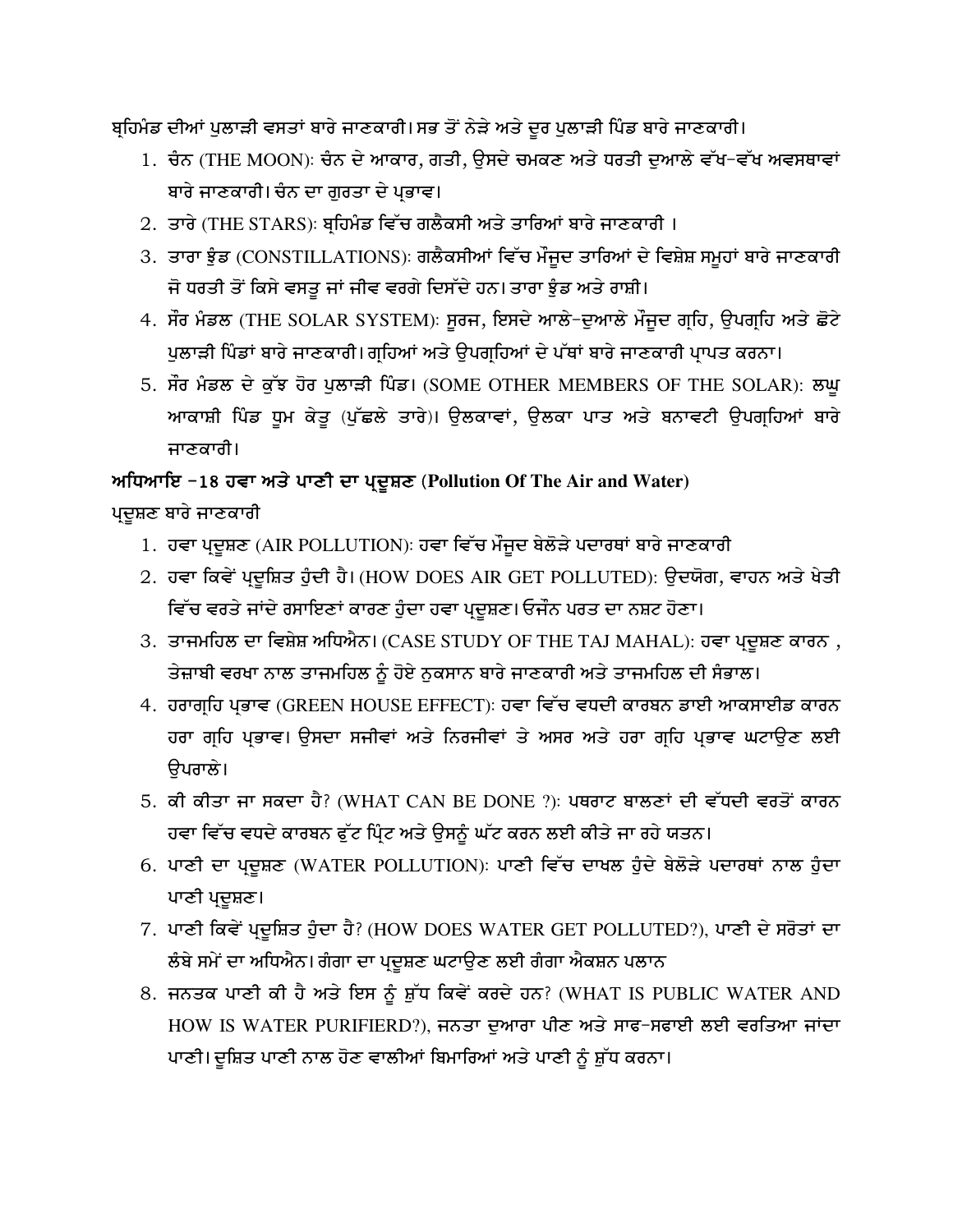9. ਕੀ ਕੀਤਾ ਜਾ ਸਕਦਾ ਹੈ? (WHAT CAN BE DONE?): ਪਾਣੀ ਦੀ ਸੰਭਾਲ ਲਈ ਤਿੰਨ ਆਰ (3-R) ਭਾਵ ਘੱਟ ਵਰਤੋਂ, ਮੁੜ ਵਰਤੋਂ ਅਤੇ ਪੁਨਰ ਚੱਕਰਨ ਦਾ ਸਿਧਾਂਤ ਲਾਗੁ ਕਰਨਾ।

# $SA - 1$  (ਕਿਰਿਆਵਾਂ ਦੀ ਸੂਚੀ)

### ਕਿਰਿਆ 1 : ਵੱਖ - ਵੱਖ ਪਦਾਰਥਾਂ ਦੀ ਕਟੀਣਯੋਗਤਾ ਦੀ ਪਰਖ ਕਰਨਾ।

 $(475 : 4, 475 : 44, 625)$  (4.1)

ਲੋੜੀਂਦਾ ਸਮਾਨ: ਲੋਹੇ ਦੀ ਕਿੱਲ, ਕੋਲੇ ਦਾ ਟੁੱਕੜਾ, ਐਲੂਮੀਨੀਅਮ ਦੀ ਤਾਰ, ਪੈਨਸਿਲ ਦਾ ਸਿੱਕਾ, ਹਥੌੜਾ।

ਕਿਰਿਆ 2: ਬਿਜਲੀ ਸਰਕਟ ਬਾਰੇ ਸਮਝਣਾ। (ਪਾਠ: 4, ਪੰਨਾ: 45, ਕਿਰਿਆ: 4.2)

**ਲੋੜੀਂਦਾ ਸਮਾਨ:** ਬਿਜਲਈ ਸੈਂਲ, ਜੋੜਕ ਤਾਰਾਂ, ਬੱਲਬ ਜਾਂ LED, ਲੋਹੇ ਦੀ ਕਿੱਲ, ਤਾਂਬੇ ਦੀ ਤਾਰ, ਗੰਧਕ, ਕੋਲਾ।

ਕਿਰਿਆ 3 : ਜੰਗ ਦੇ ਸਭਾਅ ਦੀ ਪਰਖ ਕਰਨਾ। (ਪਾਠ : 4, ਪੰਨਾ : 46, ਕਿਰਿਆ : 4.3)

ਲੋੜੀਂਦਾ ਸਮਾਨ: ਜੰਗ, ਪਰਖ ਨਲੀਆਂ, ਪੈਂਟਰੀ ਡਿਸ਼, ਲਿਟਮਸ ਪੇਪਰ (ਲਾਲ ਅਤੇ ਨੀਲਾ), ਇੱਕ ਚਮਚ, ਪਾਣੀ।

ਕਿਰਿਆ 4 : ਵੱਖ–ਵੱਖ ਧਾਤਾਂ ਦੀ ਕਿਰਿਆਸ਼ੀਲਤਾ ਦਾ ਅਧਿਐਨ ਕਰਨਾ।

 $(475: 4, \hat{4} \cdot \hat{50}, \hat{6} \cdot \hat{6} \cdot \hat{7}$  (4.8)

**ਲੋੜੀਂਦਾ ਸਮਾਨ**: ਕਾੱਪਰ ਸਲਫੇਟ, ਜ਼ਿੰਕ ਸਲਫੇਟ, ਆਇਰਨ ਸਲਫੇਟ, ਲੋਹੇ ਦੀ ਮੇਖ, ਜ਼ਿੰਕ ਦੇ ਟੁੱਕੜੇ, ਜ਼ਿੰਕ ਦਾ ਪੇਚ, ਤਾਂਬੇ ਦੀ ਤਾਰ ਜਾਂ ਕਾਤਰਾਂ, ਬੀਕਰ ਜਾਂ ਪਰਖਨਲੀਆਂ, ਟੈਸਟ ਟਿਊਬ ਸਟੈਂਡ, ਟੈਸਟ ਟਿਊਬ ਹੋਲਡਰ।

ਕਿਰਿਆ 5 : ਇੱਕ ਸੈੱਲੀ ਜੀਵ ਅਮੀਬਾ ਅਤੇ ਪੈਰਾਮੀਸ਼ੀਅਮ ਦੀ ਸਥਾਈ ਸਲਾਈਡ ਦਾ ਸੁਖਮਦਰਸ਼ੀ ਹੇਠ ਅਧਿਐਨ ਕਰਨਾ।(ਪਾਠ : 8, ਪੰਨਾ : 92, ਕਿਰਿਆ : 8.1)

ਲੋੜੀਂਦਾ ਸਮਾਨ: ਅਮੀਬਾ ਅਤੇ ਪੈਰਾਮੀਸ਼ੀਅਮ ਦੀ ਸਥਾਈ ਸਲਾਈਡ, ਸੁਖਮਦਰਸੀ, ਛੱਪੜ ਦਾ ਪਾਣੀ, ਕੱਚ ਦੀ ਸਲਾਈਡ, ਕਵਰ ਸਲਿੱਪ ਆਦਿ।

ਕਿਰਿਆ 6: ਅੰਡੇ ਦੇ ਭਾਗਾਂ ਦਾ ਅਧਿਐਨ। (ਪਾਠ: 8, ਪੰਨਾ: 93, ਕਿਰਿਆ: 8.2)

ਲੋੜੀਂਦਾ ਸਮਾਨ: ਇੱਕ ਉਬਲਿਆ ਅੰਡਾ, ਚਾਕ।

ਕਿਰਿਆ 7 : ਪਿਆਜ ਦੀ ਝਿੱਲੀ ਦੀ ਸਲਾਈਡ ਤਿਆਰ ਕਰਨਾ। (ਪਾਠ : 8, ਪੰਨਾ : 94, ਕਿਰਿਆ : 8.3) ਲੋੜੀਂਦਾ ਸਮਾਨ: ਇੱਕ ਪਿਆਜ, ਸੁਖਮਦਰਸ਼ੀ, ਪਾਣੀ, ਕੱਚ ਦੀ ਸਲਾਈਡ, ਕਵਰ ਸਲਿੱਪ, ਬਲੇਡ, ਚਿਮਟੀ, ਮੀਥਾਈਲੀਨ ਬਲ।

ਕਿਰਿਆ 8 : ਮਨੁੱਖੀ ਗੱਲ੍ਹ ਦੇ ਸੈਲਾਂ ਦੀ ਅਸਥਾਈ ਸਲਾਈਡ ਬਣਾ ਕੇ ਜੰਤੂ ਸੈਲਾਂ ਦਾ ਅਧਿਐਨ ਕਰਨਾ।  $(475 : 8, 477 : 94, 625)$  (476 : 8.4)

ਲੋੜੀਂਦਾ ਸਮਾਨ: ਦੌਦ ਖੋਦਣੀ (ਟਥਪਿੱਕ) ਜਾਂ ਮਾਚਿਸ ਦੀ ਤੀਲੀ (ਜਿਸਦਾ ਮਸਾਲੇ ਵਾਲਾ ਭਾਗ ਤੋੜਿਆ ਹੋਵੇ), ਕੱਚ ਦੀ ਸਲਾਈਡ, ਆਇਊਡੀਨ ਦਾ ਘੋਲ ਜਾਂ ਮੀਥਾਈਲੀਨ ਬਲਿਊ, ਸੁਖਮਦਰਸ਼ੀ, ਕੱਚ ਦੀ ਸਲਾਈਡ, ਕਵਰ ਸਲਿਪ, ਵਾਚ ਗਲਾਸ ਅਤੇ ਪਾਣੀ।

ਕਿਰਿਆ 9: ਹਾਈਡ੍ਰਾ ਵਿੱਚ ਬਡਿੰਗ ਵਿਧੀ ਦਾ ਅਧਿਐਨ ਕਰੋ। (ਪਾਠ: 9, ਪੰਨਾ: 107, ਕਿਰਿਆ: 9.3) ਲੋੜੀਂਦਾ ਸਮਾਨ: ਸੁਖਮਦਰਸ਼ੀ, ਹਾਈਡਾ ਦੀ ਸਥਾਈ ਸਲਾਈਡ।

ਕਿਰਿਆ 10: ਅਸੰਪਰਕ ਬਲ ਬਾਰੇ ਸਮਝਣਾ। (ਪਾਠ: 11, ਪੰਨਾ: 135, ਕਿਰਿਆ 11.6)

**ਲੋੜੀਂਦਾ ਸਮਾਨ:** ਦੋ ਛੜ ਚੁੰਬਕ, ਗੋਲ ਪੈਨਸਿਲਾਂ ਜਾਂ ਪੈਂਨ।

ਕਿਰਿਆ 11: ਸਥਿਰ ਬਿਜਲਈ ਬਲ ਨੂੰ ਸਮਝਣਾ। (ਪਾਠ: 11, ਪੰਨਾ: 136, ਕਿਰਿਆ: 11.7)

ਲੋੜੀਂਦਾ ਸਮਾਨ: ਪਲਾਸਟਿਕ ਦੇ ਦੋ ਸਟਰਾਅ, ਧਾਗਾ, ਮੇਜ ਜਾਂ ਸਟੈਂਡ, ਕਾਗਜ਼ ਦੀ ਸ਼ੀਟ।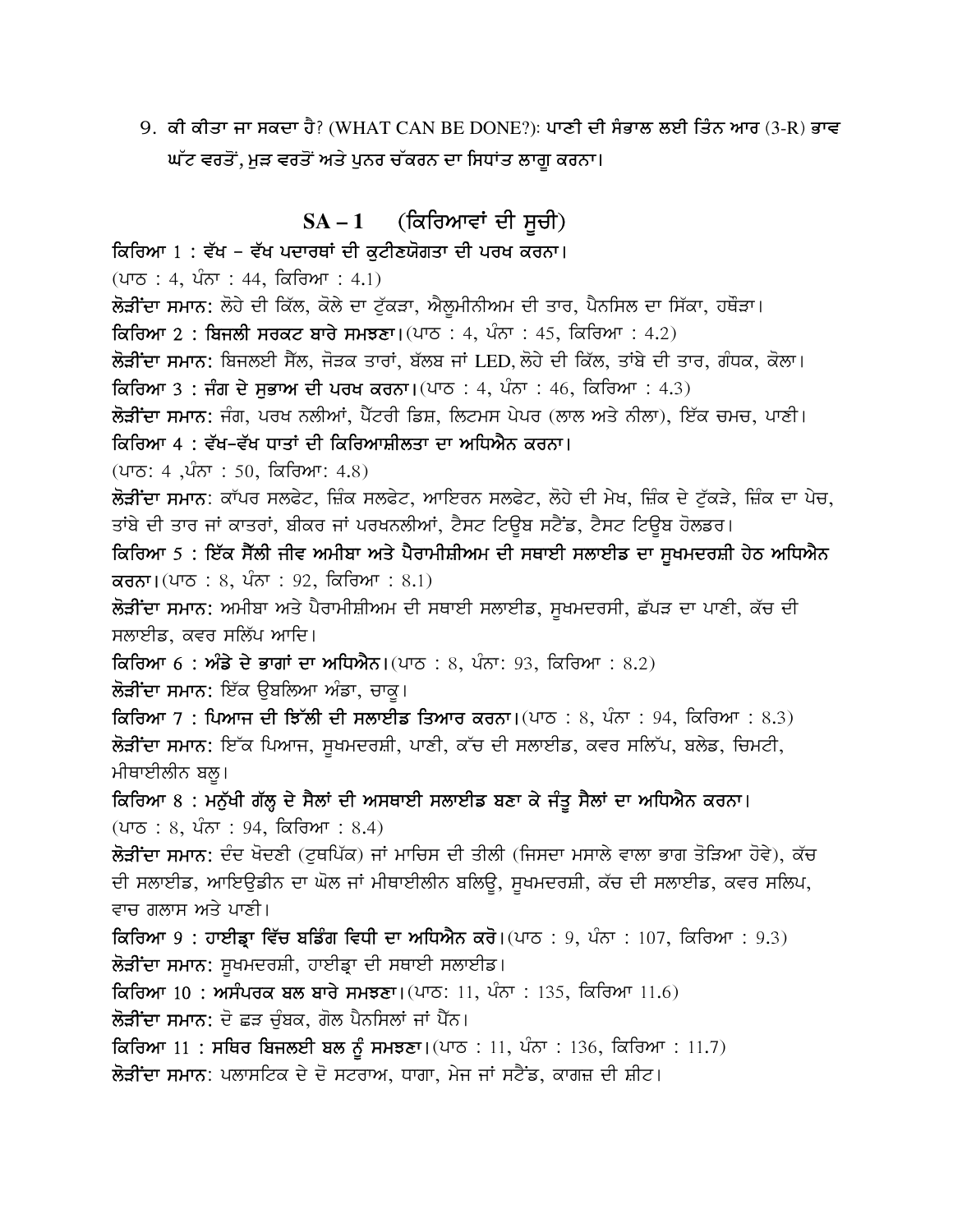ਕਿਰਿਆ 12 : ਦ੍ਰਵ ਬਰਤਨ ਦੇ ਤਲੇ ਤੇ ਦਬਾਅ ਲਗਾਉਂਦੇ ਹਨ, ਇਹ ਕਾਲਮ ਦੀ ਉਚਾਈ ਤੇ ਨਿਰਭਰ ਕਰਦਾ ਹੈ।  $(475: 11, 467 67)$ ਬਰ: 138, ਕਿਰਿਆ : 11.8) ਲੋੜੀਂਦਾ ਸਮਾਨ: ਪਲਾਸਟਿਕ ਦੀ ਇੱਕ 15 ਸਮ ਲੰਬੀ ਪਾਈਪ, ਪਤਲੀ ਰਬੜ ਦੀ ਸ਼ੀਟ ਜਾਂ ਵੱਡਾ ਗਬਾਰਾ, ਬੰਨਣ ਲਈ ਧਾਗਾ ਜਾਂ ਟੇਪ। ਕਿਰਿਆ 13 : ਦ੍ਰਵ ਬਰਤਨ ਦੀਆਂ ਦੀਵਾਰਾਂ ਤੇ ਦਬਾਅ ਪਾਉਂਦਾ ਹੈ। (ਪਾਠ: 11, ਪੰਨਾ ਨੰ: 138, ਕਿਰਿਆ : 11.9) ਲੋੜੀਂਦਾ ਸਮਾਨ: ਪਲਾਸਟਿਕ ਦੀ ਵੱਡੀ ਬੋਤਲ, ਕੱਚ ਦੀ ਨਲੀ, ਗਬਾਰਾ, ਐੱਮ ਸੀਲ ਜਾਂ ਕਇਕ ਫਿਕਸ, ਧਾਗਾ ਆਦਿ। ਕਿਰਿਆ 14 : ਦ੍ਰਵ ਬਰਤਨ ਦੀਆਂ ਦੀਵਾਰਾਂ ਉੱਤੇ ਸਮਾਨ ਡੂੰਘਾਈ ਤੇ ਸਮਾਨ ਦਾਬ ਪਾਉਂਦੇ ਹਨ। <u>(ਪਾਠ : 11, ਪੰਨਾ : 139, ਕਿਰਿਆ : 11.10)</u> ਲੋੜੀਂਦਾ ਸਮਾਨ: ਪਲਾਸਟਿਕ ਦੀ ਠੰਡੇ ਪੇਅ ਵਾਲੀ ਵੱਡੀ ਬੋਤਲ, ਕਿੱਲ ਜਾਂ ਸੁਆ, ਗੁਬਾਰਾ। ਕਿਰਿਆ 15 : ਇਕ ਟੈਸਟਰ ਬਣਾਉਣਾ ਅਤੇ ਇਸਦੀ ਕਾਰਜਵਿਧੀ ਸਮਝਣਾ। <u>(ਪਾਠ : 14, ਪੰਨਾ : 173, ਕਿਰਿਆ : 14.1)</u> ਲੋੜੀਂਦਾ ਸਮਾਨ: ਬੱਲਬ, ਸੈਂਲ(ਬੈਟਰੀ), ਬਿਜਲੀ ਦੀ ਤਾਰ, ਪੇਚਕਸ ਆਦਿ। ਕਿਰਿਆ 16 : ਨਿੰਬੂ ਦਾ ਰਸ ਜਾਂ ਸਿਰਕੇ ਵਿੱਚ ਬਿਜਲੀ ਚਾਲਨ ਦੀ ਪਰਖ ਕਰਨੀ।  $($ ਪਾਠ : 14, ਪੰਨਾ : 173, ਕਿਰਿਆ : 14.2) ਲੋੜੀਂਦਾ ਸਮਾਨ: ਕੱਚ ਦਾ ਬਰਤਨ, ਸੈੱਲ, ਬੱਲਬ, ਤਾਰਾਂ, ਨਿੰਬੂ ਦਾ ਰਸ ਜਾਂ ਸਿਰਕਾ। ਕਿਰਿਆ 17 : ਕਸ਼ੀਦਤ ਪਾਣੀ ਦੀ ਚਾਲਕਤਾ ਦੀ ਪਰਖ ਕਰਨਾ।(ਪਾਠ :14, ਪੰਨਾ : 175, ਕਿਰਿਆ : 14.4) ਲੋੜੀਂਦਾ ਸਮਾਨ: ਬਲਬ, ਸੈੱਲ, ਬਿਜਲੀ ਦੀ ਤਾਰ, ਪਲਾਸਟਿਕ ਜਾਂ ਰਬੜ ਦਾ ਢੱਕਣ, ਕਸ਼ੀਦਤ ਪਾਣੀ, ਸਧਾਰਣ ਲੁਣ। ਕਿਰਿਆ 18 : ਪਾਣੀ ਵਿੱਚੋ ਬਿਜਲੀ ਧਾਰਾ ਪ੍ਰਵਾਹਿਤ ਕਰਨਾ ਅਤੇ ਬਿਜਲੀ ਦੇ ਰਸਾਇਣਿਕ ਪ੍ਰਭਾਵ ਨੂੰ ਸਮਝਣਾ। (ਪਾਠ : 14, ਪੰਨਾ : 176, ਕਿਰਿਆ :14.6) ਲੋੜੀਂਦਾ ਸਮਾਨ: ਕੱਚ ਦਾ ਬਰਤਨ, ਸੈਲ, ਬੱਲਬ, ਤਾਰਾਂ, ਕਾਰਬਨ ਦੀਆਂ ਛੜਾਂ, ਧਾਤ ਦੀਆਂ ਟੋਪੀਆਂ। ਕਿਰਿਆ 19 : ਬਿਜਲੀ ਮੁਲੰਮਾਕਰਣ ਨੂੰ ਸਮਝਣਾ। (ਪਾਠ : 14, ਪੰਨਾ : 178, ਕਿਰਿਆ : 14.7) ਲੋੜੀਂਦਾ ਸਮਾਨ: ਸੈਂਲ, ਤਾਰ, ਕਾਪਰ ਸਲਫੇਟ ਦਾ ਘੋਲ, ਤਾਂਬੇ ਦੀਆਂ ਪਲੇਟਾਂ, ਕਸ਼ੀਦਤ ਪਾਣੀ, ਬੀਕਰ। ਕਿਰਿਆ 20 : ਤਾਰਾ ਝੰਡਾ ਬਾਰੇ ਸਮਝਣਾ ਅਤੇ ਧਰਵ ਤਾਰੇ ਦੀ ਸਥਿਤੀ ਪਤਾ ਕਰਨਾ। <u>(ਪਾਠ: 17, ਪੰਨਾ: 221 - 223, ਕਿਰਿਆ: 17.5 - 17.8)</u> ਲੋੜੀਂਦਾ ਸਮਾਨ: ਸਪਤਰਿਸ਼ੀ ਅਤੇ ਉਰੀਆਨ ਤਾਰਾ ਝੁੰਡਾਂ ਦੇ ਮਾਡਲ, ਛੱਤਰੀ, ਕਾਗਜ਼ ਜਾਂ ਪਲਾਸਟਿਕ ਦੇ ਸਿਤਾਰੇ। ਕਿਰਿਆ 21 : ਗੁਹਿਆਂ ਦੀ ਸੂਰਜ ਦੁਆਲੇ ਗਤੀ ਦਾ ਅਧਿਐਨ ਕਰਨਾ। (ਪਾਠ : 17, ਪੰਨਾ : 226, ਕਿਰਿਆ : 17.9) ਲੋੜੀਂਦਾ ਸਮਾਨ: ਗੁਹਿਆਂ ਦੇ ਨਾਂ ਵਾਲੇ ਫਲੈਸ਼ ਕਾਰਡ।  $SA - 2$  (ਵਿਗਿਆਨ ਵਿਸ਼ੇ ਦੀਆਂ ਕਿਰਿਆਵਾਂ ਦੀ ਸੂਚੀ) ਕਿਰਿਆ 1: ਜਾਲਣ ਦੇ ਲਈ ਹਵਾ ਜ਼ਰੂਰੀ ਹੈ। <u>(ਪਾਠ : 6, ਪੰਨਾ : 65, ਕਿਰਿਆ : 6.2)</u> ਲੋੜੀਂਦਾ ਸਮਾਨ: ਮੋਮਬੱਤੀ, ਤਿੰਨ ਚਿਮਨੀਆਂ, ਲੱਕੜੀ ਦਾ ਢੱਕਣ। ਕਿਰਿਆ 2: ਕਾਗ਼ਜ਼ ਦੇ ਕੱਪ ਜਾਂ ਰਬੜ ਦੇ ਗ਼ਬਾਰੇ ਵਿੱਚ ਪਾਣੀ ਗਰਮ ਕਰਨਾ। <u>(ਪਾਠ : 6, ਪੰਨਾ : 67, ਕਿਰਿਆ : 6.4 )</u>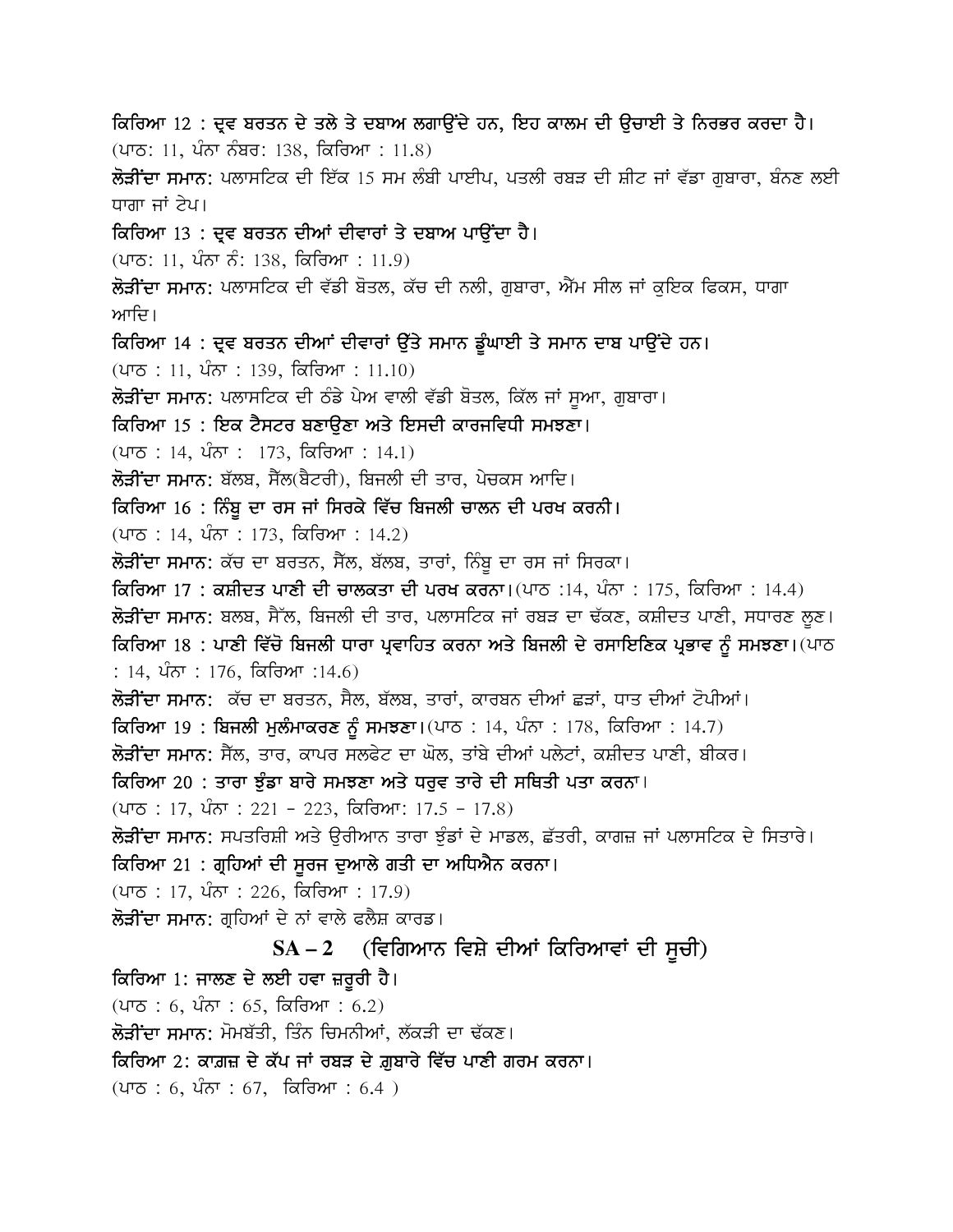**ਲੋੜੀਂਦਾ ਸਮਾਨ**: ਕਾਗ਼ਜ਼ ਦੀ ਸ਼ੀਟ ਜਾਂ ਵੱਡਾ ਗ਼ਬਾਰਾ, ਮੋਮਬੱਤੀ, ਮਾਚਿਸ, ਧਾਗਾ ਜਾਂ ਸਟੈਂਡ, ਪਾਣੀ। ਕਿਰਿਆ 3: ਮੋਮਬੱਤੀ ਦੀ ਲਾਟ ਦੇ ਵੱਖ - ਵੱਖ ਭਾਗਾਂ ਨੂੰ ਸਮਝਣਾ। <u>(ਪਾਠ : 6, ਪੰਨਾ : 70, ਕਿਰਿਆ : 6.5)</u> ਲੋੜੀਂਦਾ ਸਮਾਨ: ਕੱਚ ਦੀ ਸਲਾਈਡ, ਮੋਮਬੱਤੀ, ਮਾਚਿਸ, ਕੱਚ ਦੀ ਨਲੀ, ਧਾਤ ਦੀ ਪਤਲੀ ਤਾਰ, ਚਿਮਟੀ, ਕੋਲਾ। <u>ਕਿਰਿਆ 4: ਰਗੜ (Friction) ਬਲ ਤਲ ਦੇ ਸਭਾਅ ਉੱਤੇ ਨਿਰਭਰ ਕਰਦਾ ਹੈ ਅਤੇ ਸਰਕਣਸ਼ੀਲ ਰਗੜ ਨੂੰ </u> ਵੇਲਨੀ ਰਗੜ ਵਿੱਚ ਬਦਲਣਾ। (ਪਾਠ : 12, ਪੰਨਾ : 147, 152, ਕਿਰਿਆ : 12.3-12.4) ਲੋੜੀਂਦਾ ਸਮਾਨ: ਕਾਰਡਬੋਰਡ/ ਲੱਕੜੀ ਦਾ ਫੱਟਾ, ਇੱਟ, ਪੈਨਸਿਲ, ਕੱਪੜਾ, ਰੇਤ/ਰੇਗਮਾਰ, ਵੇਲਨਾਕਾਰ ਸ਼ਕਲ ਦੀਆਂ ਕਝ ਪੈਨਸਿਲਾਂ, ਮੋਟੀ ਕਿਤਾਬ। ਕਿਰਿਆ 5: ਸਰ ਸਾਜ ਅਤੇ ੳਹਨਾਂ ਦੇ ਕੰਪਨ ਕਰਦੇ ਭਾਗ। (ਪਾਠ : 13, ਪੰਨਾ : 159, ਕਿਰਿਆ : 13.4) <mark>ਲੋਤੀਂਦਾ ਸਮਾਨ:</mark> ਨਾਰੀਅਲ ਦਾ ਇੱਕ ਖੋਖਲਾ ਖੋਲ ਅਤੇ ਤਾਰ। ਕਿਰਿਆ 6: ਜਲ ਤਰੰਗ। (ਪਾਠ : 13, ਪੰਨਾ : 160, ਕਿਰਿਆ : 13.5) **ਲੋੜੀਂਦਾ ਸਮਾਨ:** ਧਾਤ ਦੇ ਕਟੋਰੇ ਜਾਂ ਗਿਲਾਸ (6-8), ਪੈਂਸਿਲ, ਪਾਣੀ । ਕਿਰਿਆ 7: ਧਨੀ ਸੰਚਾਰ ਲਈ ਮਾਧਿਅਮ ਦੀ ਜ਼ਰਰਤ ਹੰਦੀ ਹੈ।  $(475 : 13, 467 : 161, 666)$  is 13.7) ਲੋਤੀਂਦਾ ਸਮਾਨ: ਧਾਤ ਦਾ ਇੱਕ ਗਿਲਾਸ ਅਤੇ ਸੈਲਫੋਨ। ਕਿਰਿਆ 8: ਧੁਨੀ ਦਾ ਉੱਚਾਪਨ (Loudness) ਅਤੇ ਤਿੱਖਾਪਨ (Pitch)।  $(475 : 13, 467 : 164, 666$ ਆ : 13.11) ਲੋੜੀਂਦਾ ਸਮਾਨ: ਧਾਤ ਦਾ ਗਿਲਾਸ, ਸਟੀਲ ਦਾ ਚਮਚ, ਥਰਮਾਕੋਲ ਦੀ ਗੋਲੀ ਅਤੇ ਧਾਗਾ । ਕਿਰਿਆ 9: ਰਗੜ ਦੁਆਰਾ ਚਾਰਜ ਕਰਨਾ ਅਤੇ ਚਾਰਜ ਦੀਆਂ ਕਿਸਮਾਂ 'ਤੇ ਉਨ੍ਹਾਂ ਦੀ ਪਰਸਪਰ ਕਿਰਿਆ ਦਾ **ਅਧਿਐਨ ਕਰਨਾ।** (ਪਾਠ : 15, ਪੰਨਾ : 185–186, ਕਿਰਿਆ : 15.1–15.3) ਲੋੜੀਂਦਾ ਸਮਾਨ: ਬਾਲਪੈੱਨ ਦੀ ਖਾਲੀ ਰੀਫਿਲ, ਪਾਲੀਥੀਨ, ਉੱਨ ਦੇ ਕਪੜੇ, ਗ਼ਬਾਰਾ, ਖਸ਼ਕ ਵਾਲ, ਰਬੜ, ਸਟੀਲ ਦਾ ਚਮਚ। ਕਿਰਿਆ 10: ਇੱਕ ਬਿਜਲੀ ਦਰਸ਼ੀ (Electroscope) ਬਣਾਕੇ ਵੱਖ-ਵੱਖ ਚਾਰਜਿਤ ਵਸਤੂਆਂ ਦੀ ਪਰਖ ਕਰਨਾ। <u>(ਪਾਠ : 15, ਪੰਨਾ : 187, ਕਿਰਿਆ : 15.4)</u> ਕਿਰਿਆ 11: ਪਰਾਵਰਤਨ ਦੇ ਨਿਯਮ (Laws of Reflection) ਦਾ ਅਧਿਐਨ ਕਰਨਾ।  $($ ਪਾਠ : 16, ਪੰਨਾ : 199, ਚਿੱਤਰ 16.1) ਲੋੜੀਂਦਾ ਸਮਾਨ: ਸਮਤਲ ਦਰਪਣ, ਦਰਪਣ ਹੋਲਡਰ, ਡਰਾਇੰਗ ਸ਼ੀਟ, ਕੰਘ, ਡਰਾਇੰਗ ਬੋਰਡ ਅਤੇ ਟਾਰਚ। ਕਿਰਿਆ 12: ਪ੍ਰਕਾਸ਼ ਦੇ ਬਹੁਪਰਾਵਰਤਨ (Multiple Reflection) ਦੁਆਰਾ ਬਣੇ ਪ੍ਰਤੀਬਿੰਬ ਦੇ ਸਰੂਪ ਦਾ ਅਧਿਐਨ ਕਰਨਾ ਅਤੇ ਕਲੀਡੀਓਸਕੋਪ (Kaleidoscope) ਬਣਾਉਣਾ।  $(475 : 16, 47 + 204, 66)$  (475 : 16.5-16.6) ਲੋੜੀਂਦਾ ਸਮਾਨ: ਸਮਤਲ ਦਰਪਣ, ਸਟੈਂਡ, ਸਿੱਕਾ, ਗੱਤਾ, ਕਾਗ਼ਜ਼, ਸਮਤਲ ਦਰਪਣ, ਗੁੰਦ, ਟੇਪ । **ਕਿਰਿਆ 13: ਪ੍ਰਕਾਸ਼ ਦਾ ਵਰਣ-ਵਿਖੇਪਨ (Dispersion)।** (ਪਾਠ : 16, ਪੰਨਾ : 205, ਕਿਰਿਆ : 16.7) ਲੋੜੀਂਦਾ ਸਮਾਨ: ਸਮਤਲ ਦਰਪਣ, ਕਟੋਰੀ, ਸਫ਼ੇਦ ਕਾਗ਼ਜ਼ ਦੀ ਸ਼ੀਟ। ਨੋਟ :- ਸਮੂਹ ਸਾਇੰਸ ਅਧਿਆਪਕਾਂ ਨੂੰ ਹਦਾਇਤ ਕੀਤੀ ਜਾਂਦੀ ਹੈ ਕਿ ਵਿਦਿਆਰਥੀਆਂ ਲਈ ਅਲੱਗ ਤੋਂ ਕੋਈ ਵੀ ਪੈਕਟੀਕਲ ਨੋਟ ਬੁੱਕ ਆਦਿ ਨਾ ਲਗਾਈ ਜਾਵੇ ਅਤੇ ਪੈਕਟੀਕਲ/ਕਿਰਿਆਵਾਂ ਨੂੰ ਪਾਠ-ਕ੍ਮ ਦੇ ਨਾਲ ਨਾਲ